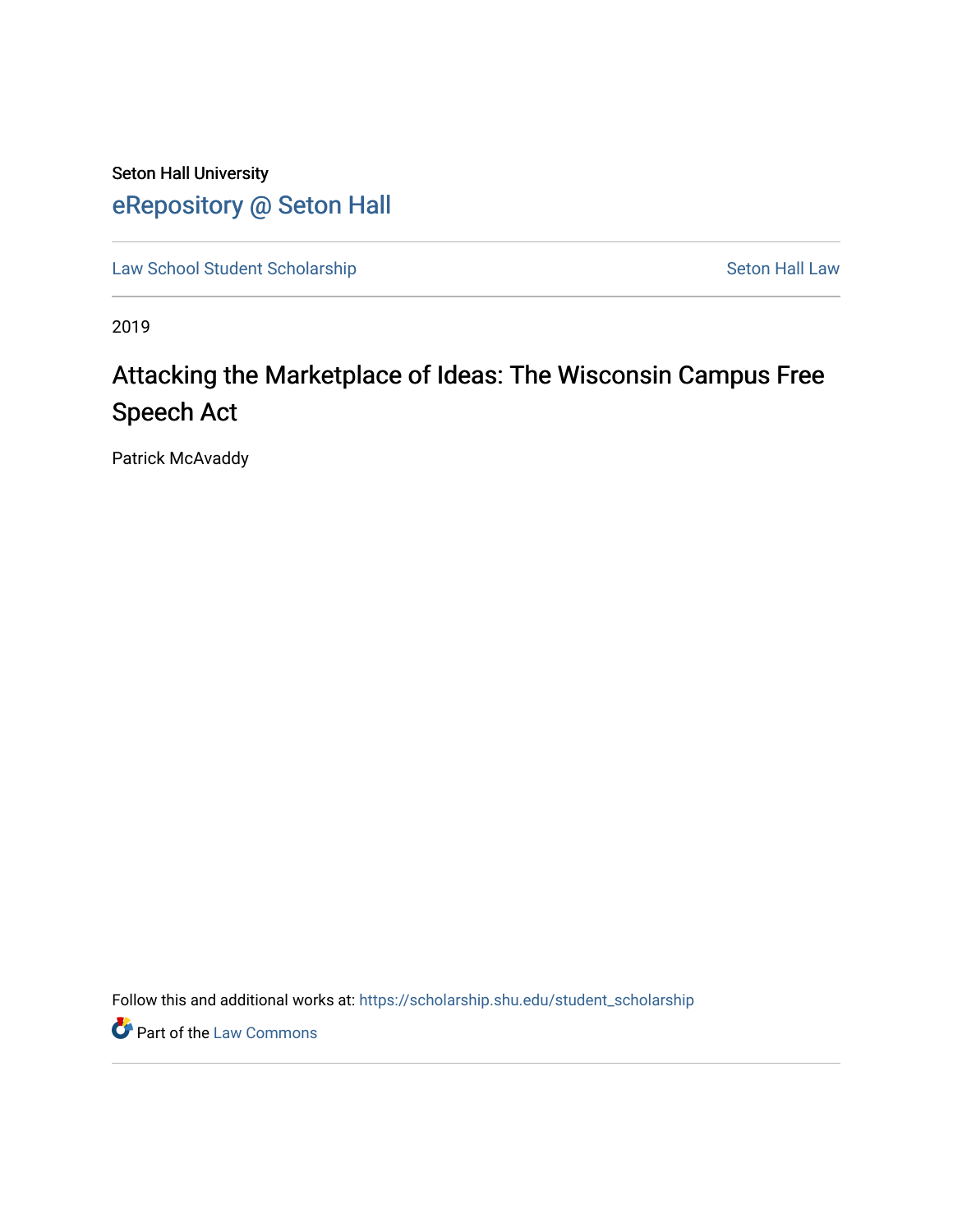### **Attacking the Marketplace of Ideas: The Wisconsin Campus Free Speech Act**

Patrick R. McAvaddy\*

# **INTRODUCTION**

On November 16, 2016, conservative public speaker Ben Shapiro appeared on the campus of the University of Wisconsin.<sup>1</sup> The conservative organization Young Americans for Freedom invited Shapiro to speak at an event entitled "Dismantling Safe Spaces: Facts Don't Care About Your Feelings."<sup>2</sup> Most audience members came to hear the speech, but a vocal minority came to prevent Shapiro from speaking.<sup>3</sup> These protestors repeatedly interrupted the speech with shouts of "shame" and "safety."<sup>4</sup> They even managed to silence Shapiro for a brief time.<sup>5</sup> Meanwhile, audience members supporting Shapiro countered with chants of "free speech matters."<sup>6</sup> After several minutes the protestors left on their own accord.<sup>7</sup> After the protestors left, Shapiro finished his lecture without further interruption.<sup>8</sup>

 The incident at the University of Wisconsin ended relatively peacefully and the speaker successfully delivered his speech. However, other protests of conservative speakers at college campuses have turned violent. One of the worst escalations occurred at UC Berkeley, the birthplace of the 1964 Free Speech Movement.<sup>9</sup> On February 1, 2017, student protestors

<sup>\*</sup>J.D. Candidate, 2019, Seton Hall University of Law; B.A., 2016, The College of New Jersey. 1

<sup>&</sup>lt;sup>1</sup> Katie Cooney, *Conservative Pundit Ben Shapiro Lectures to Turbulent Crowd on Safe Spaces, Freedom of Speech,* THE BADGER HERALD (Nov. 17, 2016), https://badgerherald.com/news/2016/11/17/conservative-pundit-ben-shapirolectures-to-turbulent-crowd-on-safe-spaces-freedom-of-speech. 2 *Id.*

<sup>3</sup> *Id.* <sup>4</sup> *Id.*

<sup>5</sup> *Id.*

<sup>6</sup> Cooney, *supra* note 1. 7 *Id.*

<sup>8</sup>  *Id.*

<sup>9</sup> The Free Speech Movement erupted at UC Berkeley after university officials forbade Civil Rights activists from setting up information tables. The movement involved massive sit-ins and protests over university policies including restrictions on political activity. After several confrontations between activists and police, and in light of the growing attention the movement was receiving, university faculty voted to end all restrictions on political activity.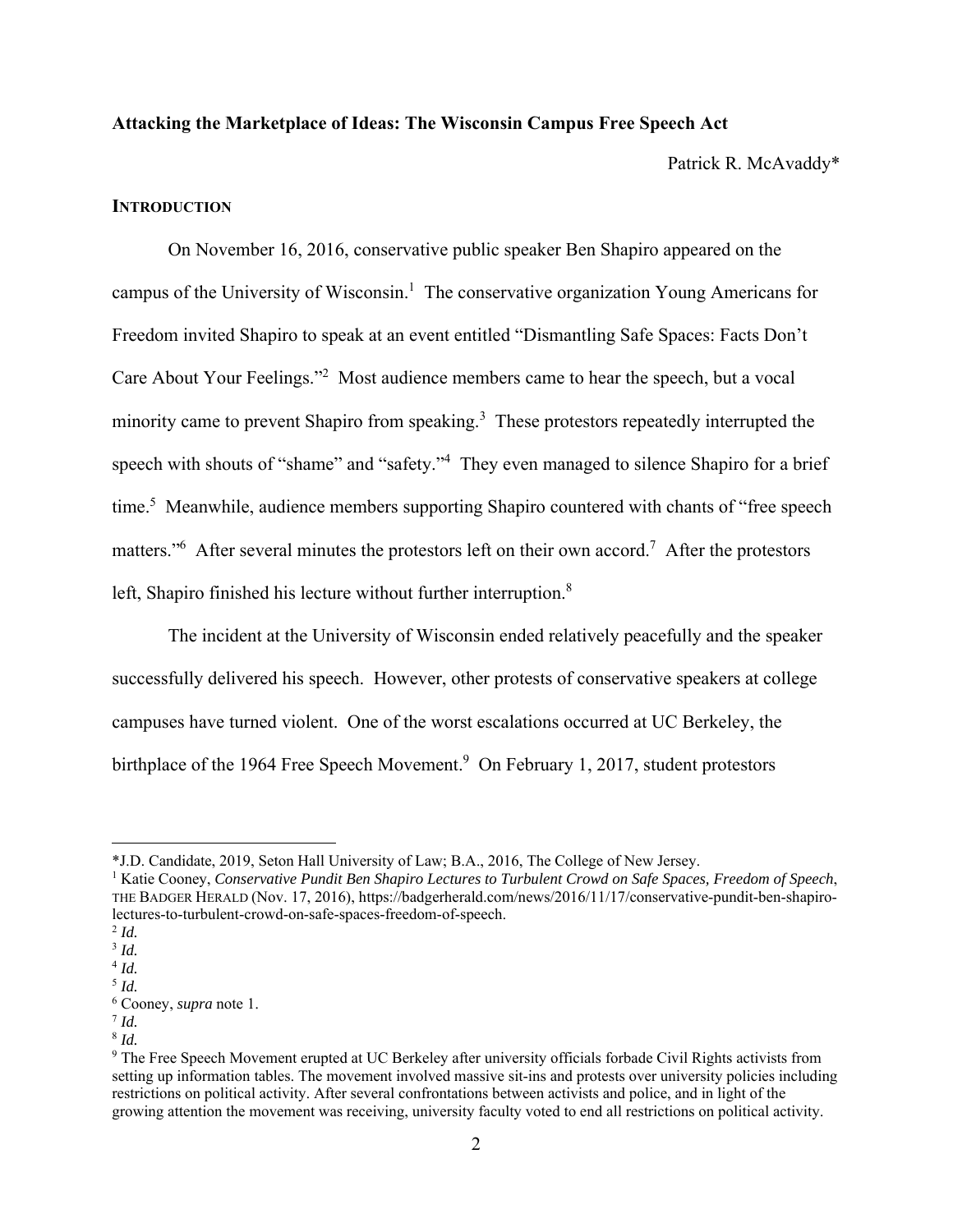gathered in anticipation of a speech by right-wing commentator Milo Yiannopoulos.10 Initially, the protests remained peaceful.<sup>11</sup> Unfortunately, roughly "150 masked agitators" arrived and began throwing rocks at police.<sup>12</sup> The police sought to monitor the protests and maintain order.<sup>13</sup> The violence escalated, as agitators hurled Molotov cocktails and smashed windows.<sup>14</sup> These masked agitators also harassed several students, and injured six.15 Eventually, campus officials cancelled the event, citing "violence and destruction of property" and "a concern for public safety."<sup>16</sup> Afterwards, UC Berkeley issued a statement "condemn[ing] in the strongest possible terms the violence and unlawful behavior that was on display and deeply regret[ting] that those tactics will now overshadow the efforts to engage in legitimate and lawful protest."17 The statement further declared that "while Yiannopoulos' views, tactics and rhetoric are profoundly contrary to our own, we are bound by the Constitution … to enable free expression across the full spectrum of opinion and perspective."<sup>18</sup>

 UC Berkeley condemned the few violent protestors and stressed the importance of free speech and tolerance for free expression across the political spectrum. Despite this condemnation, conservative news outlets, pundits, and politicians all seized on this incident. They cited it as evidence of an increasing intolerance by liberal student protestors towards

<sup>17</sup> *Id.* <sup>18</sup> *Id.*

*See* Richard Gonzales, *Berkeley's Fight for Free Speech Fired Up Student Protest Movement*, NPR (Oct. 5, 2014, 7:57 AM), https://www.npr.org/2014/10/05/353849567/when-political-speech-was-banned-at-berkeley. <sup>10</sup> Madison Park and Kyung Lah, *Berkeley Protests of Yiannopoulos Caused \$100,000 in Damage*, CNN (Feb. 2, 2017, 8:33 PM), http://www.cnn.com/2017/02/01/us/milo-yiannopoulos-berkeley/index.html. 11 *Id.*

<sup>12</sup> *Id.*

<sup>13</sup> *Id.*

<sup>14</sup> *Id.*

<sup>15</sup> *Id.*

<sup>16</sup> Park and Lah, *supra* note 10*.*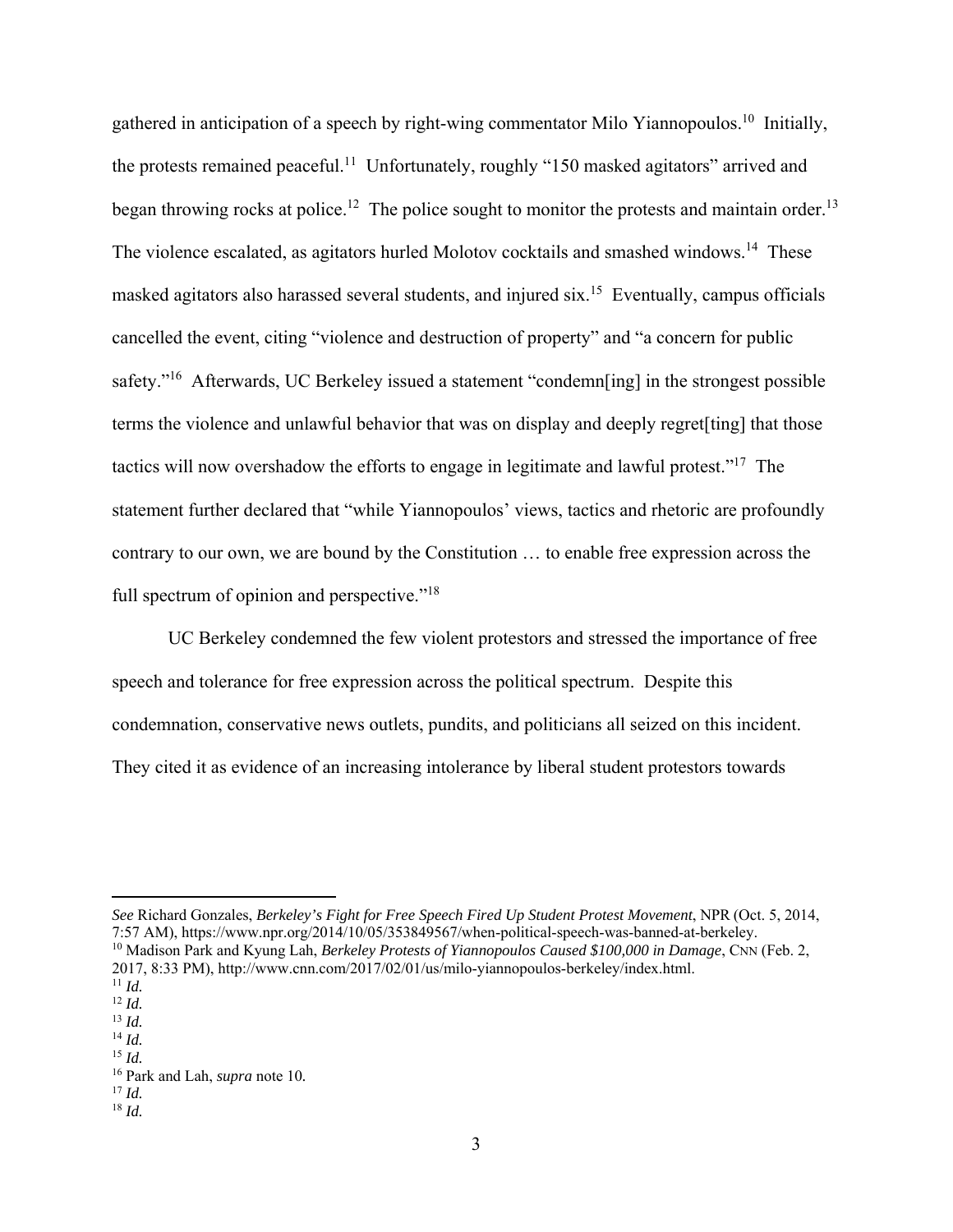dissenting conservative viewpoints.<sup>19</sup> Yiannopoulos responded to the incident via Twitter.<sup>20</sup> He suggested that "one thing we do know for sure: the Left is absolutely terrified of free speech and will do literally anything to shut it down."<sup>21</sup> Secretary of Education Betsy DeVos also weighed in.22 DeVos called on state legislators and those in charge of funding public universities to threaten universities with negative consequences if they are unable to prevent further incidents.<sup>23</sup> Even President Donald Trump expressed frustration.<sup>24</sup> He tweeted "if U.C. Berkeley does not allow free speech and practices violence on innocent people with a different point of view – NO FEDERAL FUNDS?."<sup>25</sup>

 But the fallout was not limited to newspaper opinion columns, talk radio, or Twitter. State lawmakers across the country have proposed, and in some cases ratified, campus free speech bills.<sup>26</sup> The scope of such legislation varies by state. Some merely reaffirm First Amendment protections.<sup>27</sup> Some create policies that "push<sup>[]</sup> schools to more aggressively police those who disrupt campus events."28 Of all the bills, however, the most ambitious and controversial comes from Wisconsin.

<sup>19</sup> *See, e.g.*, *Goldberg: UC-Berkeley Should be Ashamed of Itself*, FOX NEWS (Feb. 2, 2017),

http://video.foxnews.com/v/5307940667001/?#sp=show-clips ("the way the left operates is they just try to shout down anybody who disagrees with them. These campuses are basically these little soft-totalitarian states where disagreement is actually a heresy"); Rush Limbaugh, *Stupid Leftist Protests Have No Impact*, THE RUSH LIMBAUGH SHOW (Feb. 2, 2017), https://www.rushlimbaugh.com/daily/2017/02/02/stupid-leftist-protests-have-no-impact (declaring that "students at these universities, Berkeley being the most recent, they are just so scared, so frightened of anybody showing up that is going to say anything that they don't agree with … they start burning down buildings and destroying property and trying to injure people in order to show their dissatisfaction over this guy coming to campus to make a speech").

<sup>20</sup> Park and Lah, *supra* note 10. 21 *Id.*

<sup>22</sup> Lauren Camera, *Campus Free Speech Laws Ignite the Country*, US NEWS (July 31, 2017, 5:40 PM), https://www.usnews.com/news/best-states/articles/2017-07-31/campus-free-speech-laws-ignite-the-country  $^{23}$  *Id.* 

<sup>24</sup> Park and Lah, *supra* note 10.

<sup>25</sup> *Id.*

<sup>&</sup>lt;sup>26</sup> Camera, *supra* note 22 (citing states that have passed such laws including North Carolina, Colorado, Tennessee, Utah, and Virginia, as well as states that have proposed such laws including California, Illinois, Michigan, Texas, and Wisconsin).

<sup>27</sup> *Id.*

<sup>28</sup> *Id.*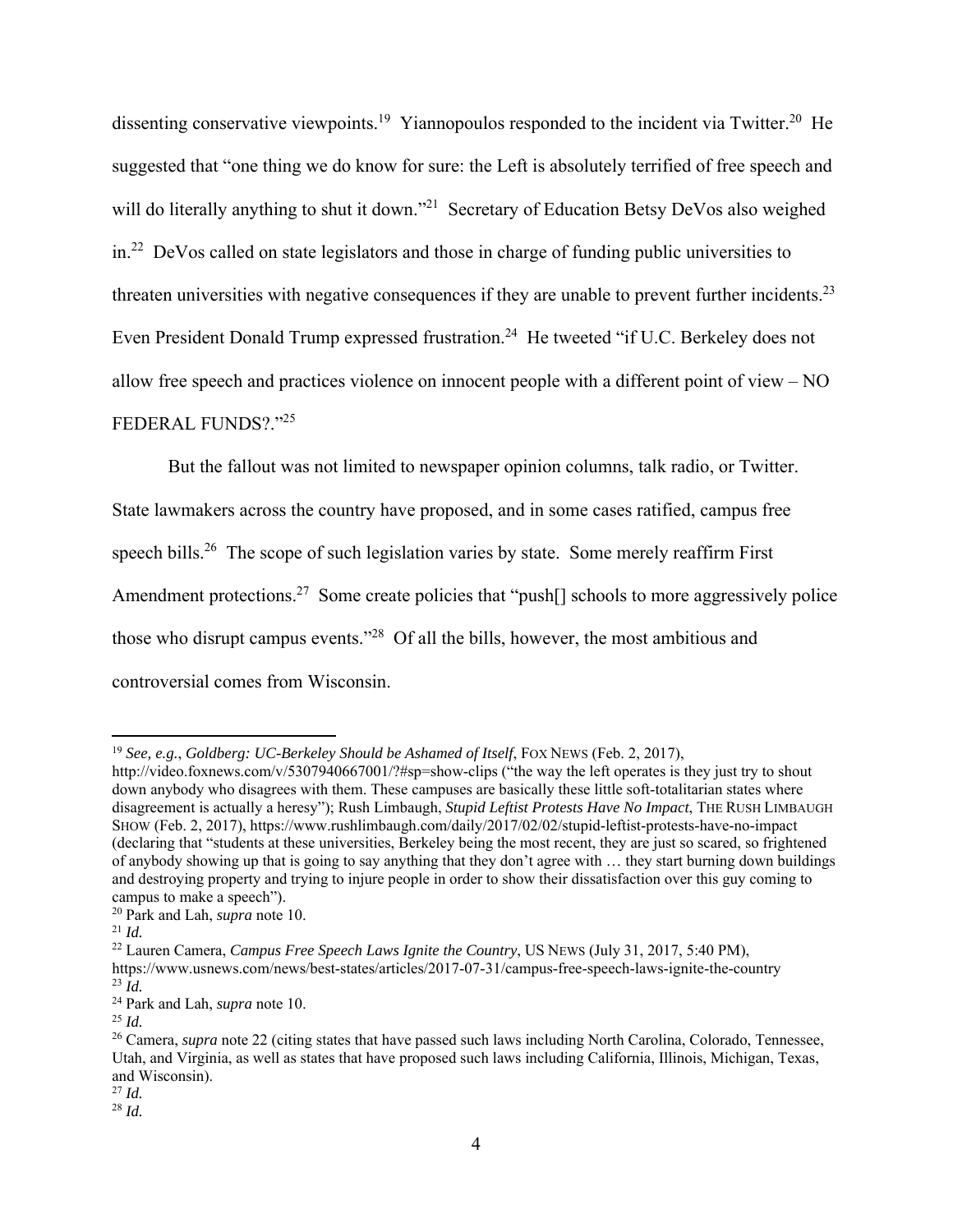The Wisconsin Campus Free Speech Act establishes a disciplinary system to be enacted by Wisconsin public colleges and universities. The system purports to "make the state university's campuses more civil for people of all political orientations."<sup>29</sup> Under the Act, students may "face a disciplinary hearing if they receive two or more complaints about disruptive conduct during a speech or presentation."30 The administration must then determine if that student has "interfer[ed] with the expressive rights of others."31 If they have, the administration must suspend the student for a minimum of one semester.<sup>32</sup> A third violation would necessitate expulsion.<sup>33</sup> The proposed bill also contains provisions requiring schools to  $(1)$  "strive to remain neutral, as an institution, on the public policy controversies of the day," (2) annually report disciplinary matters related to free expression disruptions, and (3) explain their free speech rules and policies at freshman orientations.34

In June, the bill passed the Wisconsin State Assembly in a 61-36 vote strictly along party lines.<sup>35</sup> The bill proceeded to the Republican-majority Wisconsin Senate where it currently resides.36 If it passes the Senate, the bill will go to Republican Governor Scott Walker. Walker expressed support for the spirit of the bill in April, stating "to me, a university should be precisely the spot where you have an open and free dialogue about all different positions … but

<sup>29</sup> Derek Hawkins, *Wisconsin Lawmakers Advance Bill to Suspend or Expel Students Who Disrupt Campus Speakers*, WASHINGTON POST (June 22, 2017), https://www.washingtonpost.com/news/morningmix/wp/2017/06/22/wisconsin-assembly-advances-bill-to-suspend-or-expel-students-who-disrupt-campusspeakers/?utm\_term=.fd724c1cb359.

 $3\overline{0}$  *Id.* 

<sup>31</sup> *Id.*

<sup>32</sup> *Id.*

<sup>33</sup> *Id.*

<sup>&</sup>lt;sup>34</sup> *Id.* (declining to define, or provide examples of, the public policy controversies that universities should strive to remain neutral on).

<sup>35</sup> Hawkins, *supra* note 29.

<sup>&</sup>lt;sup>36</sup> Nico Savidge, *Senate Unlikely to Take Up Republican Campus Speech Bill Before Fall*, WISCONSIN'S STATE JOURNAL (June 27, 2017), http://host.madison.com/wsj/news/local/education/university/senate-unlikely-to-take-uprepublican-campus-speech-bill-before/article\_36252e7a-e13a-5dc0-b92e-21c07869a4f9.html.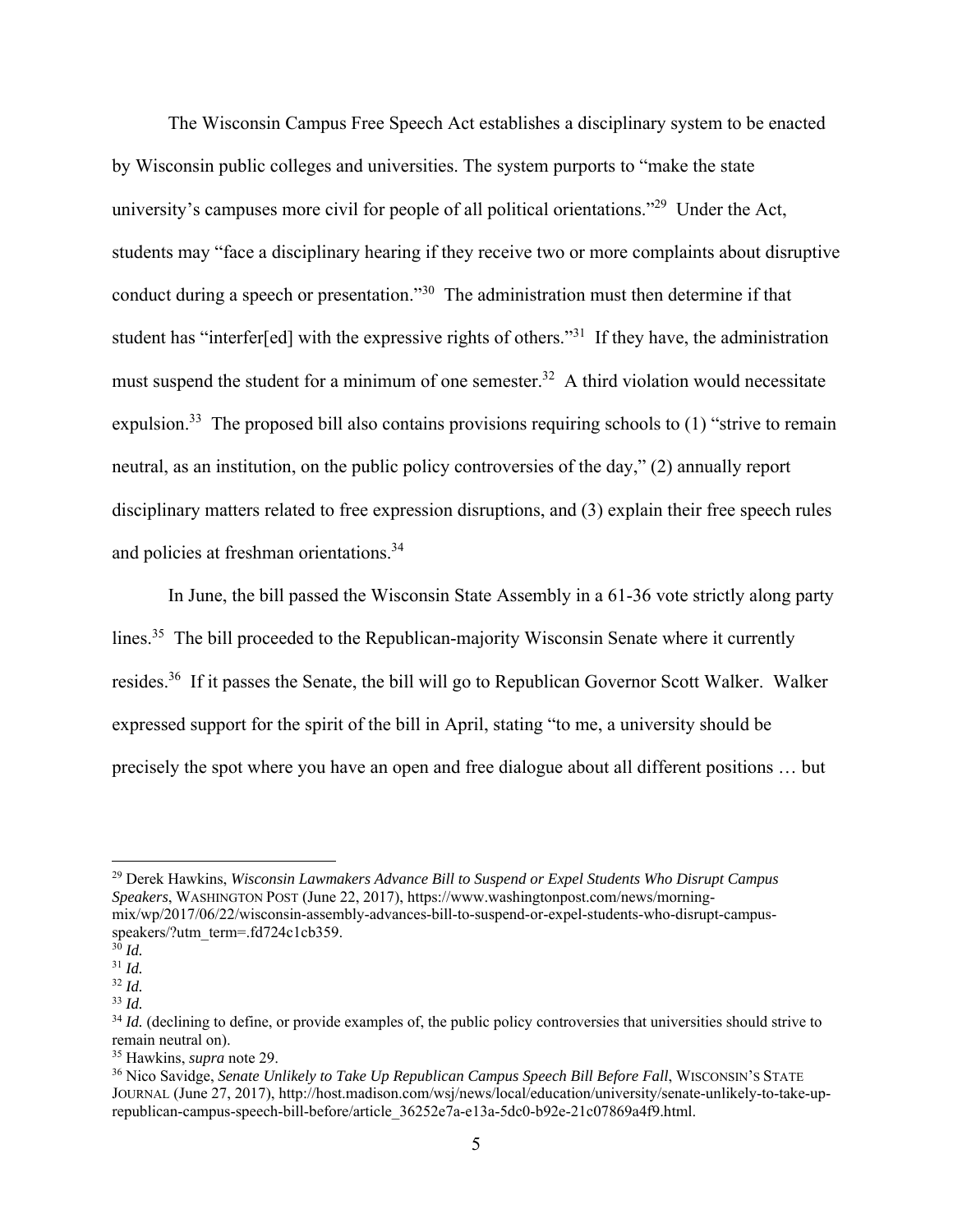the minute you shut down a speaker, no matter whether they are liberal or conservative or somewhere in between, I just think that's wrong."<sup>37</sup>

If it becomes law, the Wisconsin Campus Free Speech Act will be one of the most comprehensive and severe responses to disruptive campus protest. As such, the bill warrants closer inspection and consideration about its potential impact.

The bill's sponsors claim it will protect free speech on college campuses.<sup>38</sup> On the other hand, the bill's detractors warn that it will chill such speech.<sup>39</sup> This Note examines these arguments, and concludes that legislative responses like the Wisconsin Campus Free Speech Act, which create speech disciplinary panels based on vague, undefined violations and aggressively promote university neutrality, are not the solution. Such solutions place an emphasis on punishing protest speech, rather than promoting the importance of allowing controversial speech. They also empower legislatures to intrude into the administration of universities, and hamstring professors' academic freedom.

Part I provides background on students' free speech rights in recent decades across the United States, and the current state of free speech on college campuses. Part II looks closely at the text of the Wisconsin Campus Free Speech Act. It examines the arguments from both sides, and then Part III analyzes why this Act crosses the line. Finally, Part IV concludes by suggesting that rather than look for a legislative solution, campuses should learn from the examples of schools like Gettysburg College, which was able to host a controversial speaker without incident by promoting more speech and constructive dissent as a response.

<sup>37</sup> Hawkins, *supra* note 29.

<sup>38</sup> *Id.*

<sup>&</sup>lt;sup>39</sup> *Id.* ("Our colleges and universities should be a place to vigorously debate ideas and ultimately learn from one another. Instead this campus gag rule creates an atmosphere of fear where free expression and dissent are discouraged").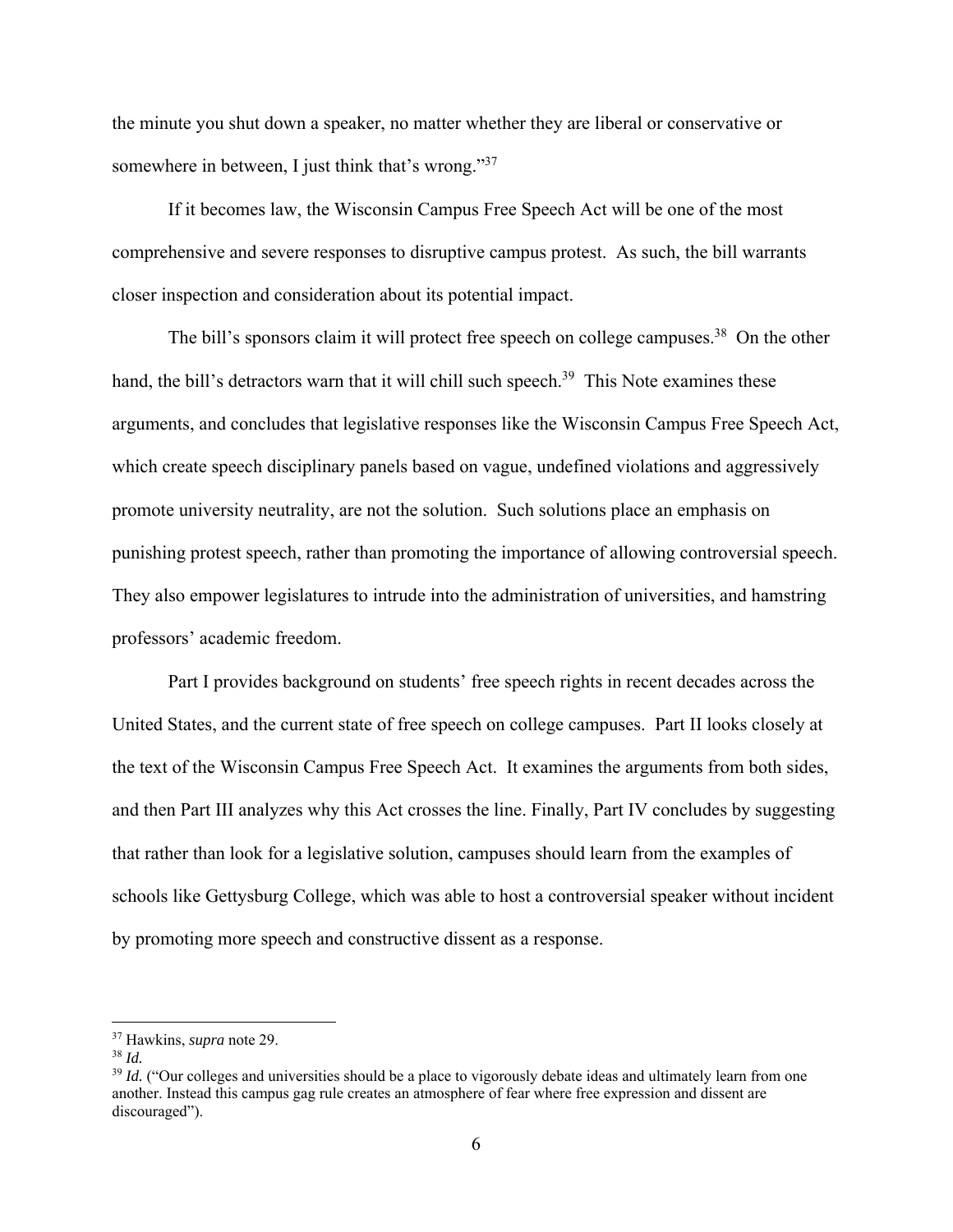# **I. BACKGROUND**

The Wisconsin Campus Free Speech Act is the latest chapter in a larger battle between students, higher educational institutions, and the government over free speech. The focus of this Note will be on public colleges and universities. Private colleges and universities enjoy a farreaching independence from governmental interference in their decision-making.<sup>40</sup> Additionally, the Bill of Rights does not apply to actions taken by private institutions, even if the school receives federal funding.<sup>41</sup> Thus any First Amendment discussion regarding private campuses would be philosophical only, rather than legal. Whether public institutions enjoy similar independence from governmental interference, and the scope of First Amendment speech protections, are less clear and more heavily debated.

## **A. The Development of "Academic Freedom"**

 The relationship between the government and public colleges and universities has changed dramatically over much of the twentieth century. The concept of "academic freedom," which generally describes a range of [add], for public colleges and universities emerged in the early 1900s with the American Association of University Professors' ("AAUP") 1915 General Declaration of Principles.<sup>42</sup> In this landmark document, a committee of professors argued for the importance and necessity of freedom from political control for faculty at research universities.<sup>43</sup>

<sup>&</sup>lt;sup>40</sup> Trs. of Dartmouth Coll. v. Woodward, 17 U.S. 518, 650 (1819) (holding that a charter establishing Dartmouth College as a private college was essentially a contract between the King and the trustees that was still valid because the Constitution prohibits a state from passing laws to impair a contract).

<sup>&</sup>lt;sup>41</sup> Jimin He, *First Amendment on Private Campuses: Amicus, Education & Youth, Freedom of Expression, Racial Justice*, HARVARD CIVIL RIGHTS – CIVIL LIBERTIES LAW REVIEW (Dec. 1, 2015), http://harvardcrcl.org/firstamendment-on-private-campuses/#\_ftn15.

<sup>&</sup>lt;sup>42</sup> 1915 Declaration of Principles on Academic Freedom and Academic Tenure, AMERICAN ASSOCIATION OF UNIVERSITY PROFESSORS (1915), https://www.aaup.org/NR/rdonlyres/A6520A9D-0A9A-47B3-B550- C006B5B224E7/0/1915Declaration.pdf.

<sup>&</sup>lt;sup>43</sup> *Id.* at 292 (explaining that academic freedom "comprises three elements: freedom of inquiry and research; freedom of teaching within the university or college; and freedom of extramural utterance and action").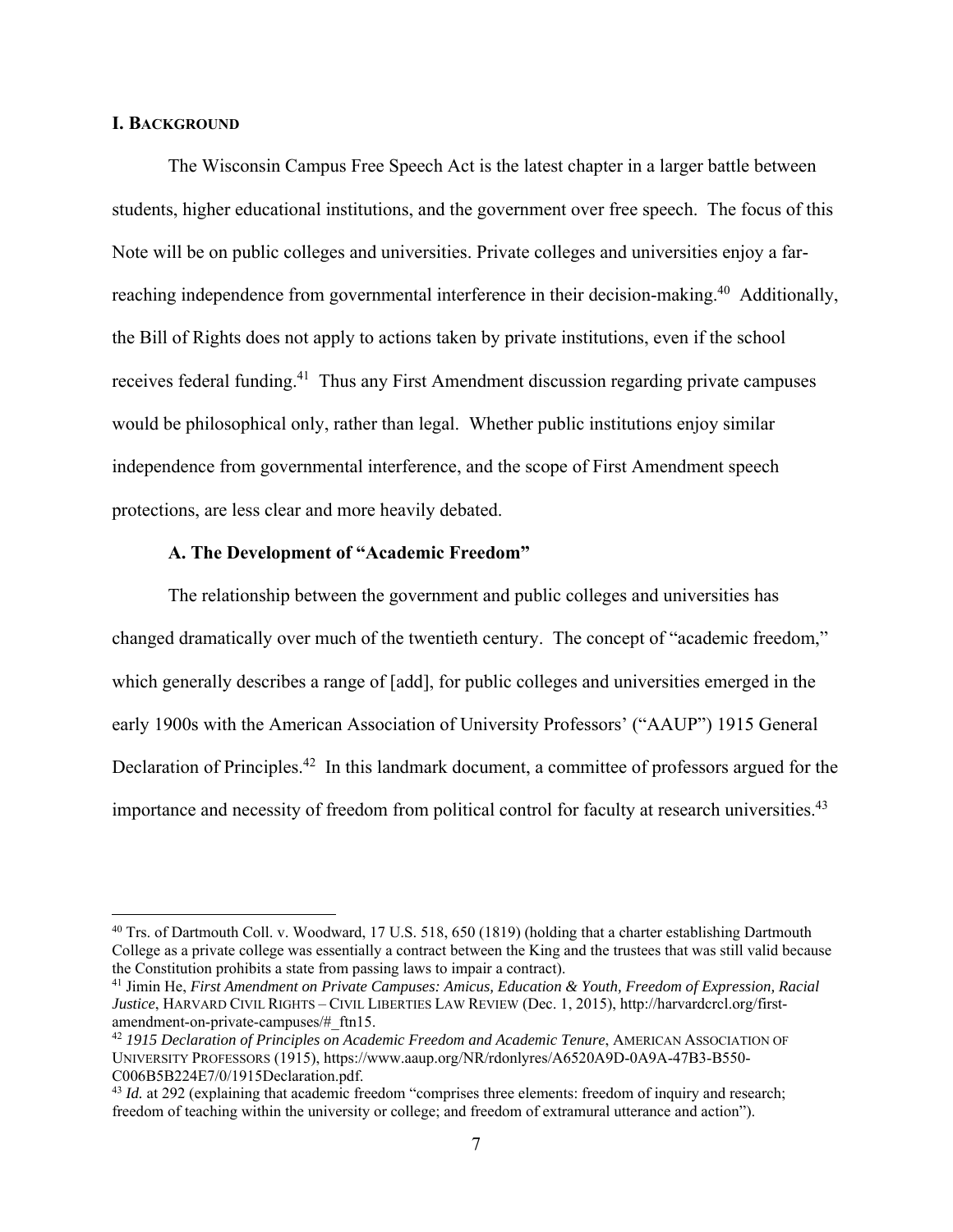The document also highlighted the dangers to state universities.<sup>44</sup> According to the document, "where the university is dependent for funds upon legislative favor, it has sometimes happened that the conduct of the institution has been affected by political considerations; and … the menace to academic freedom may consist in the repression of opinions ....<sup>45</sup> In light of this menace, the document stressed the importance of academic freedom from governmental interference.46

 This initial statement of academic freedom proved successful and influential. By 1940 all major organizations of higher education in the United States joined the AAUP in crafting a "Statement of Principles on Academic Freedom and Tenure."47 This Statement solidified a united front concerning academic freedom of faculty.<sup>48</sup> The Statement declared that "teachers are entitled to full freedom in research" and "teachers are entitled to freedom in the classroom in discussing their subject."<sup>49</sup>

Both of these documents helped establish the parameters of academic freedom, which in these early years existed mainly as an idealistic goal for universities. In 1940, however, the concept of "academic freedom" took on a new legal dimension, appearing for the first time in a judicial opinion. In *Kay v. Bd. of Higher Ed.*, a New York judge ruled against City College, setting aside the college's appointment of Bertrand Russell, a noted philosopher and liberal [activist?], to chair their philosophy department, and removing him as a professor entirely.<sup>50</sup> The

<sup>44</sup> *Id.* at 297.

<sup>45</sup> *Id.*

<sup>&</sup>lt;sup>46</sup> *Id.* ("an inviolable refuge from such tyranny should be found in the university. It should be an intellectual experiment station, where new ideas may germinate.").

<sup>47</sup> *1940 Statement of Principles on Academic Freedom and Tenure*, AMERICAN ASSOCIATION OF UNIVERSITY PROFESSORS (1940), https://www.aaup.org/file/1940%20Statement.pdf <sup>48</sup> *Id.*

<sup>49</sup> *Id.* at 14.

<sup>50</sup> J. Peter Byrne, *The Threat to Constitutional Academic Freedom*, 31 J.C. & U.L. 79, 86 (2004) (citing Kay v. Bd. of Higher Ed., 18 N.Y.S.2d 821 (N.Y. Sup. Ct. 1940)).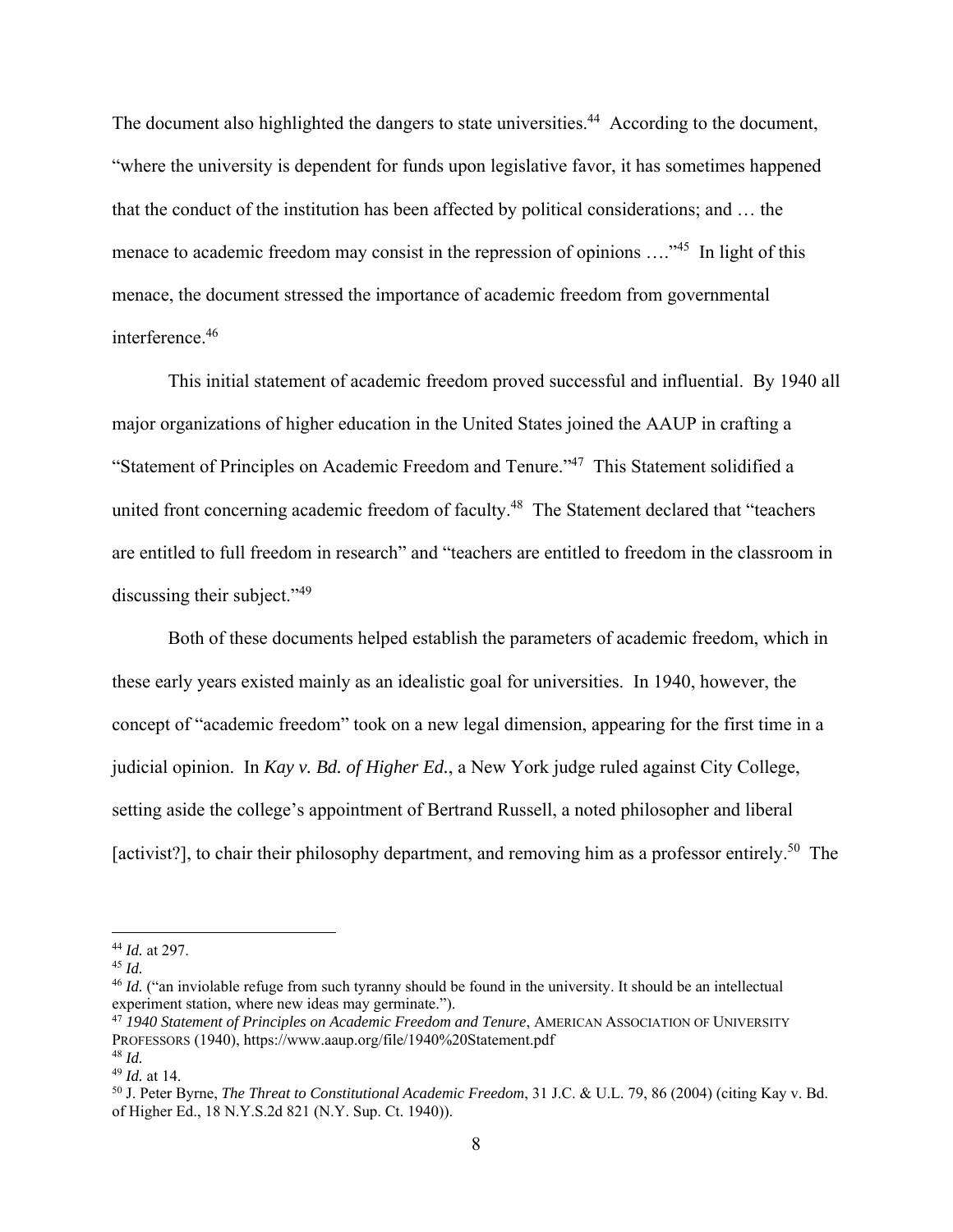court found that Russell's hiring was against public policy because he taught doctrines including a permissive view of adultery that the Court deemed immoral and in direct conflict with criminal laws.51 City College argued that the Board of Higher Education had sole power to select the faculty free from review or curtailment by the courts or other agencies.<sup>52</sup> However, the judge disagreed, determining that such power "cannot be used to aid, abet, or encourage any course of conduct tending to a violation of the Penal Law.<sup>53</sup> The judge then spoke more generally about the relationship between the courts and "academic freedom," determining that the court would not "interfere with any action of the board in so far as a pure question of 'valid' academic freedom is concerned," but that "it will not tolerate academic freedom being used as a cloak to promote the popularization in the minds of adolescents of acts forbidden by the Penal Law."54 The judge concluded by stating "academic freedom does not mean academic license … there are norms and criteria of truth which have been recognized by the founding fathers."<sup>55</sup> Thus, in the first instance where the judiciary acknowledged the academic freedom of universities to make their own decisions, they also stressed that this right could be superseded by public policy concerns.

In 1957, the Supreme Court first upheld the idea of academic freedom.<sup>56</sup> Notably, the phrase "academic freedom" appears nowhere in the Constitution. Nonetheless, the Court has found constitutional protections based on this principle, while discussing other First Amendment principles. In *Sweezy v. New Hampshire*, the Court overturned the conviction of a man who had spoken at a state university, and later refused to discuss his knowledge of the Progressive Party

<sup>51</sup> Kay, 18 N.Y.S. at 822, 827 (citing to several examples of doctrines taught by Russell including that abduction was lawful and adultery was attractive and good to the community).

 $\frac{52}{53}$  *Id.* at 829.

<sup>53</sup> *Id*. 54 *Id.*

<sup>55</sup> *Id.*

<sup>56</sup> Sweezy v. New Hampshire, 354 U.S. 234, 238-45 (1957)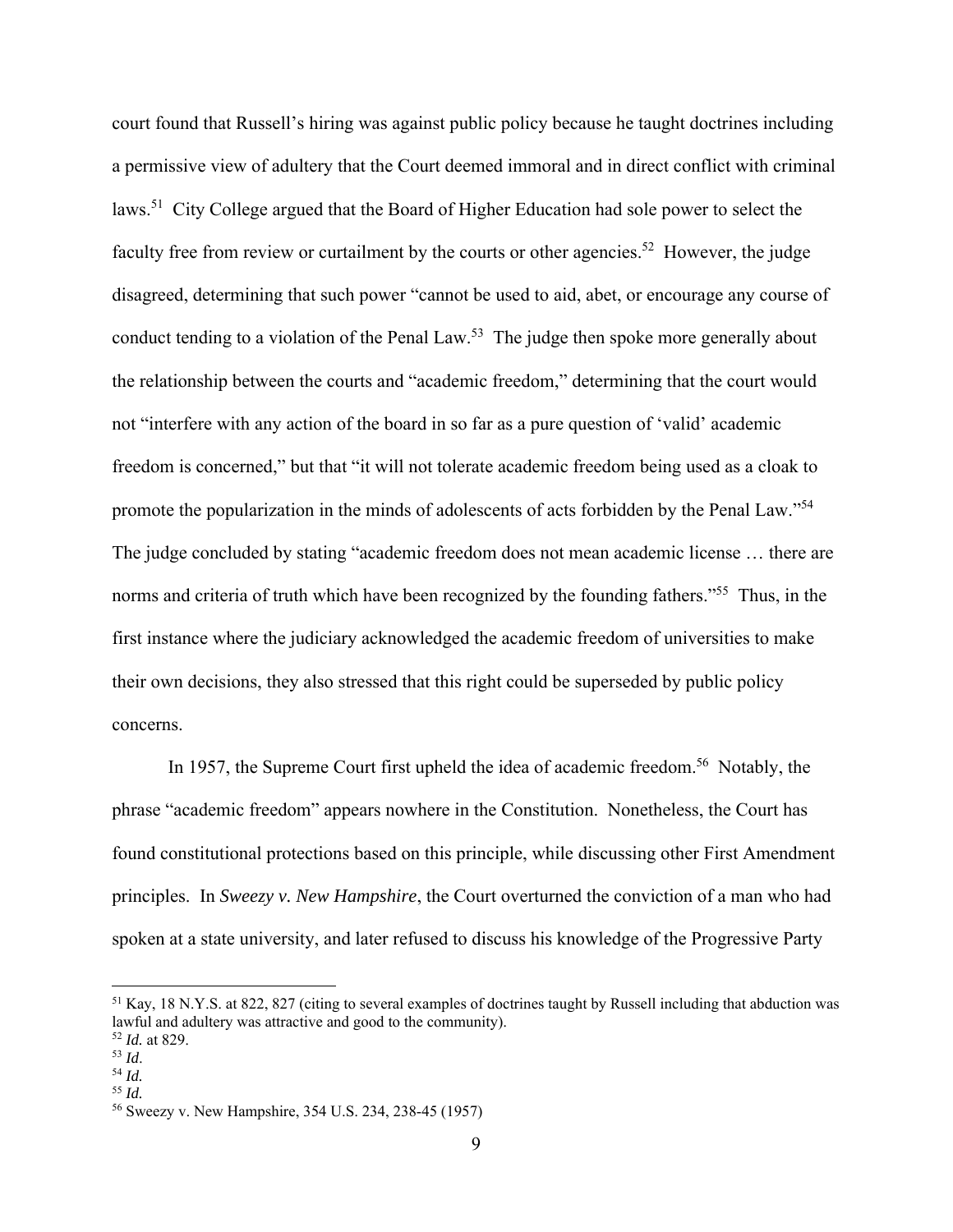in New Hampshire with the state Attorney General.<sup>57</sup> Most of the opinion focused on the infringement of due process rights.<sup>58</sup> However, the Court also admonished the state for summoning a witness and compelling him, against his will, to "disclose the nature of his past expressions and associations."59 The Court stressed this action violated rights safeguarded by the Bill of Rights and the Fourteenth Amendment, and invaded the areas of academic freedom and political expression.60 In a crucial passage, Chief Justice Warren elaborated by providing the first look into the Supreme Court's view of academic freedom:

The essentiality of freedom in the community of American universities is almost self-evident. No one should underestimate the vital role in a democracy that is played by those who guide and train our youth. To impose any strait jacket upon the intellectual leaders in our colleges and universities would imperil the future of our Nation … Scholarship cannot flourish in an atmosphere of suspicion and distrust. Teachers and students must always remain free to inquire, to study and to evaluate, to gain new maturity and understanding; otherwise our civilization will stagnate and die.<sup>61</sup>

Justice Frankfurter concurred, writing that academic freedom rested in the institution itself, which required "the exclusion of governmental intervention in the intellectual life of a university."<sup>62</sup> Thus, without citing to a specific section of the Constitution, the Court suggested that the First Amendment protects academic freedom by freeing teaching and scholarship from political control.63 Following this decision, the Supreme Court continued to find protections [for what] based upon the idea that academic freedom prohibits political interference on campuses.<sup>64</sup>

<sup>&</sup>lt;sup>57</sup>*Id.* (The state attorney general had been given broad powers by the legislature to root out Communism by interrogating suspected members).

<sup>58</sup> *Id.*

<sup>59</sup> *Id.* at 250. <sup>60</sup> *Id.*

<sup>61</sup> *Id.*

<sup>62</sup> Sweezy, 354 U.S. at 262 (Frankfurter, J., concurring).

<sup>63</sup> He, *supra* note 41.

<sup>64</sup> *See, e.g.*, Keyishian v. Bd. of Regents, 385 U.S. 589, 591, 603 (1967) (invalidating New York requirement that forced faculty at public universities to sign certificates stating that they were not communists or members of subversive organizations because "our Nation is deeply committed to safeguarding academic freedom … which does not tolerate laws that cast a pall of orthodoxy over the classroom").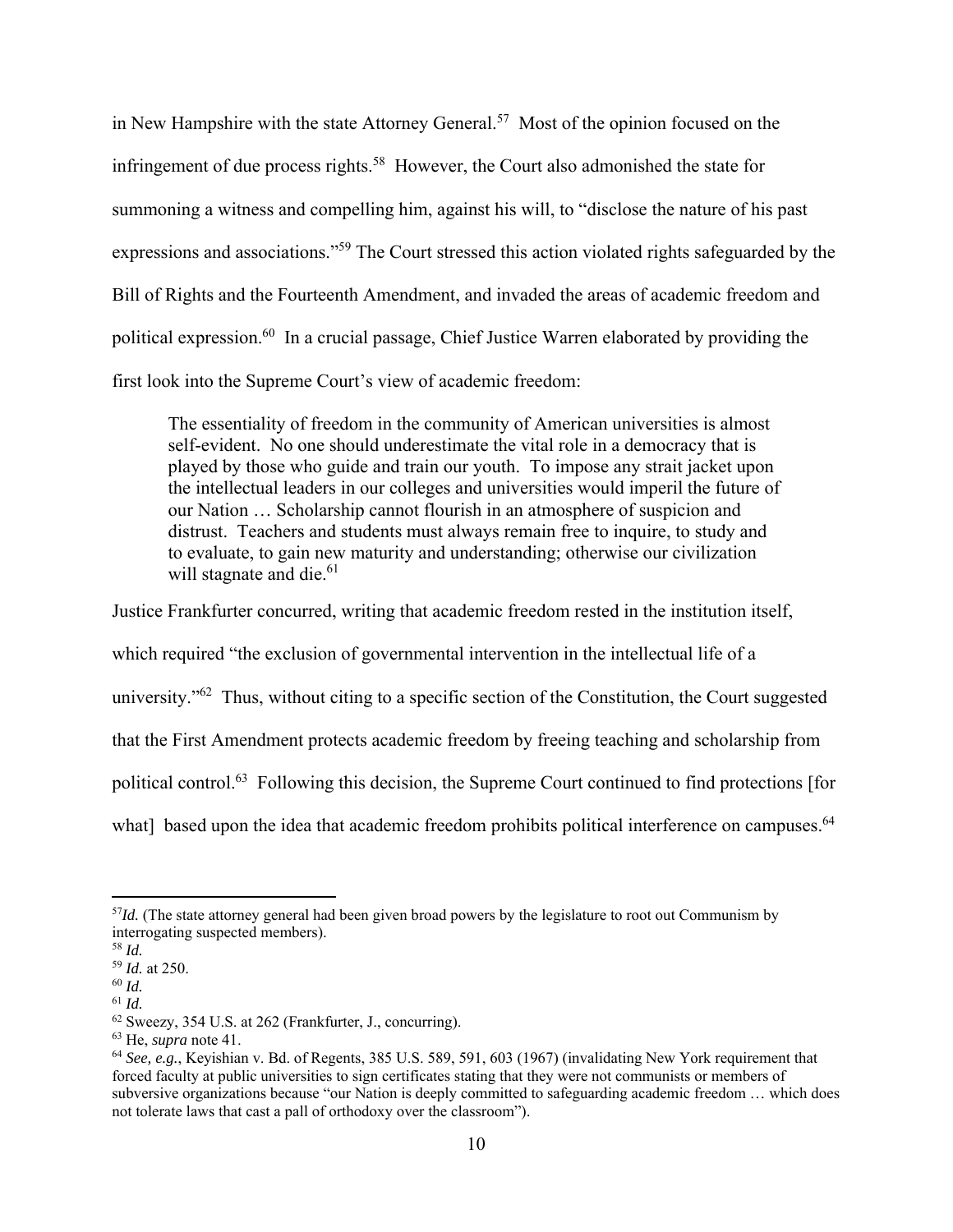#### **B. Development of Student Rights at Public Colleges and Universities**

The opinion in *Sweezy*, however, said nothing about extending academic freedom to the words and expressions of students.<sup>65</sup> Yet, the courts have not been silent on this issue. Indeed, a separate line of cases has explored the relationship between students and their universities to determine how much control the institutions may exert. The first major case to tackle this question arose in Kentucky.66 In *Gott v. Berea College,* a local restaurant owner sued Berea College after the college prohibited its students from eating at restaurants that the college did not control.<sup>67</sup> The college insisted that they were the students' caretakers.<sup>68</sup> As such, they had to occasionally pass rules to prevent students from wasting their time and money.<sup>69</sup> The court agreed, and decided that the doctrine of *in loco parentis* applied.<sup>70</sup> In other contexts, courts, citing this doctrine granted higher education institutions significant power over their students, including with respect to  $\lceil \text{add} \rceil$ .<sup>71</sup>

In 1928, a New York appellate court furthered colleges' and universities' power over student freedom under the *in loco parentis* principle.72 The case challenged Syracuse University's dismissal of a student because she was not being "a typical Syracuse" girl in that the University vaguely claimed she had been causing problems in her sorority house.<sup>73</sup> The student alleged that the dismissal, though not malicious, was arbitrary and unjust.<sup>74</sup> Further, she argued

<sup>65</sup> He, *supra* note 41.

<sup>66</sup> Gott v. Berea College, 156 Ky. 376 (Ky. Ct. App. 1913).

<sup>67</sup> *Id.*

<sup>68</sup> *Id.* at 378.

<sup>69</sup> *Id.*

<sup>70</sup> *Id.*

<sup>71</sup> *In loco parentis* literally translates to "in the place of the parents" and represented a belief that colleges and universities could make any rule for students that parents could make for their children without courts interfering with those decisions.

<sup>72</sup> Anthony v. Syracuse University, 224 A.D. 487, 488-89 (N.Y. App. Div. 1928)

<sup>73</sup> *Id.* (noting that defendant university had not proffered specific reasons for dismissing plaintiff beyond vague rumors they had heard about her causing trouble in her sorority house).

<sup>74</sup> *Id.* at 489.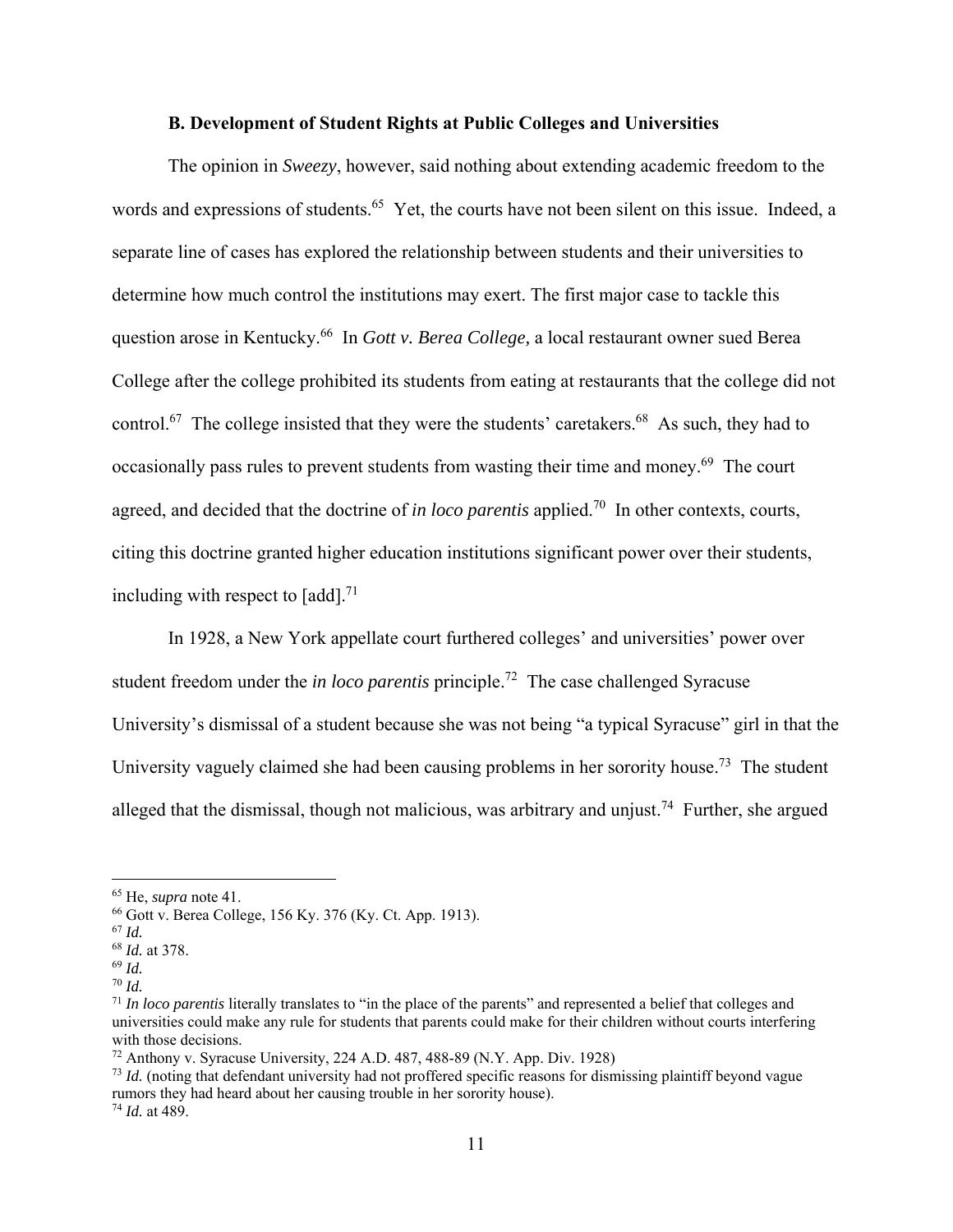that a contract existed between her and the University barring the dismissal.75 The court acknowledged that "under ordinary circumstances and conditions a person matriculating at a university establishes a contractual relationship under which … he is entitled to pursue his selected course to completion."<sup>76</sup> However, the court held for Syracuse University and reversed the lower court.<sup>77</sup> They reasoned that the University had wide discretion in determining their "ideals of scholarship" and "moral standards."<sup>78</sup> Therefore, they cautioned, courts should take care in disturbing any decision of the University authorities in this respect.<sup>79</sup> Thus, another early twentieth century court underscored the broad power Universities had to regulate and control their students acting *in loco parentis*.

Moving forward, the 1950s and 1960s saw dramatic changes in the relationship between administrations and their students. Civil rights and anti-establishment movements dominated this period. Among them was a student-led movement for more rights, which fermented on public campuses. Activists sought the opportunity to be treated as adults. The movement won a huge victory with the landmark federal court decision *Dixon v. Alabama*. 80 This decision effectively ended the idea that colleges and universities could act *in loco parentis* to discipline and expel their students.81 In *Dixon*, Alabama State College, acting *in loco parentis*, expelled six students without a hearing, and for unspecified reasons.<sup>82</sup> Statements by members of the State Board of Education regarding the incident suggest the students were expelled because of their

<sup>81</sup> *Id.*

<sup>75</sup> *Id.*

<sup>76</sup> *Id.* at 489-91. 77 *Id.*

<sup>78</sup> *Anthony*, 224 A.D*.* at 491.

<sup>79</sup> *Id.* 80 294 F.2d 150 (5th Cir. 1961).

<sup>&</sup>lt;sup>82</sup> *Id.* at 152. (occurring after students' participation in a sit-in demonstration at a segregated lunch grill located in the basement of the county courthouse in Montgomery, Alabama).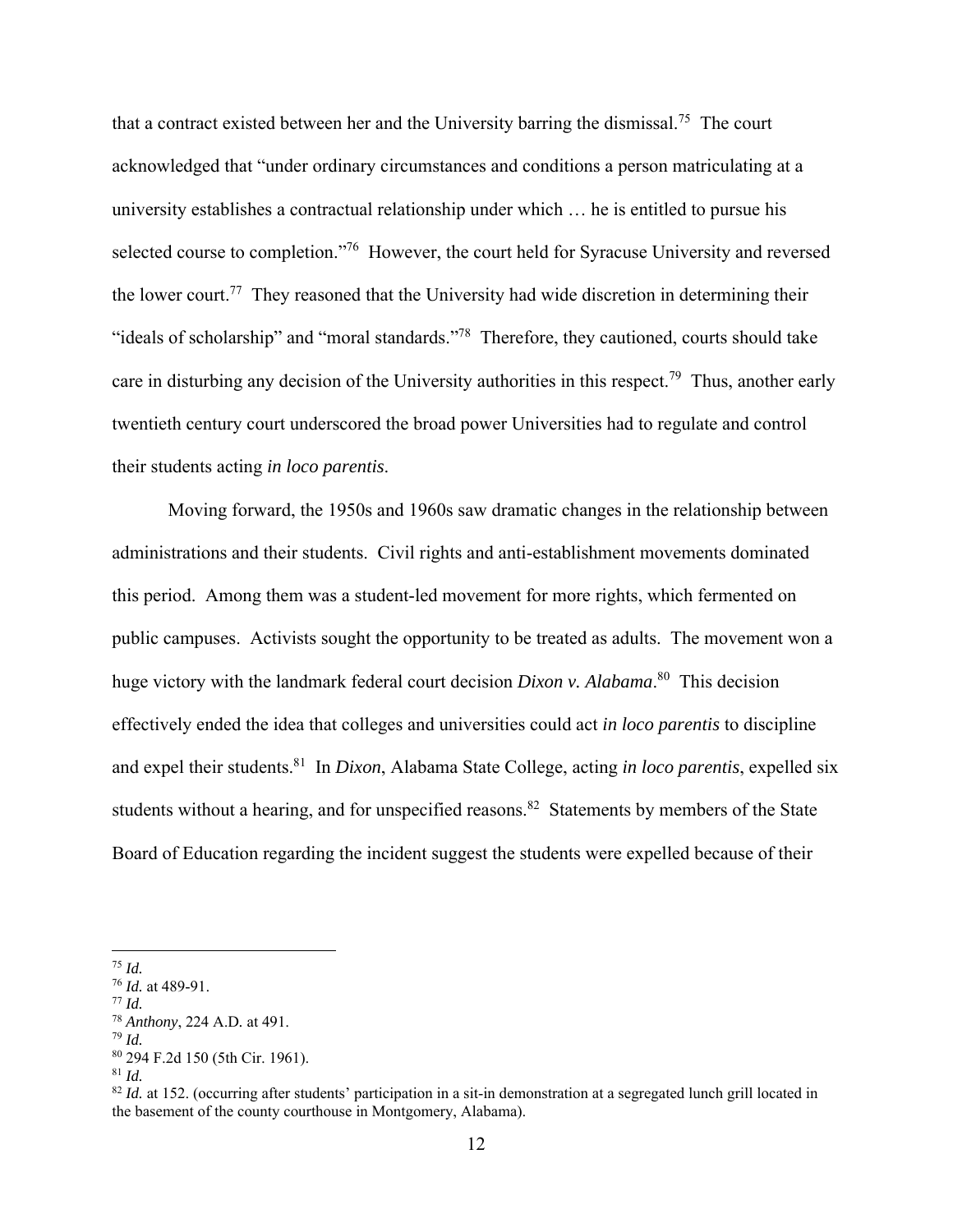participation in the Civil Rights Movement.<sup>83</sup> Initially, the district court found for the College.<sup>84</sup> On appeal, the Fifth Circuit agreed that there are no statutes or rules requiring formal charges or a hearing.85

However, the Court of Appeals noted that the usual practice at Alabama State College had been to give students the opportunity for a hearing to present defenses before they could be expelled.<sup>86</sup> The Court of Appeals further declared that "it is not enough to say ... the right to attend a public college or university is not in and of itself a constitutional right," and that "it is necessary to consider the nature both of the private interest which has been impaired and the governmental power which has been exercised."87 Indeed, while attendance at public university is voluntary and universities retain the power to expel students, students do not waive the fundamental right to notice and a hearing.<sup>88</sup> The Court of Appeals continued by noting that the governmental power to expel students is not unlimited and cannot be arbitrarily exercised.<sup>89</sup> Rather, "there must be some reasonable and constitutional ground for expulsion."<sup>90</sup>

Finally, the Court of Appeals set forth notice and hearing requirements for colleges and universities to follow prior to expulsion in order to comply with due process. <sup>91</sup> These standards included providing students with a statement of the specific charges and grounds, if proven, for expulsion.<sup>92</sup> In finding these fundamental rights of notice and hearing in public university

<sup>&</sup>lt;sup>83</sup> *Id.* (noting one board member based his decision solely on plaintiffs violating a law of Alabama promoting separation of the races in public places, while another based the decision on the plaintiffs demonstrating without permission of the institution).

 $^{84}$  *Id.* at 155. (concluding that no statute or rule imposed a notice or hearing requirement before expelling the students).

<sup>85</sup> *Id.*

<sup>86</sup> *Dixon*, 294 F.2d at 155.

<sup>87</sup> *Id.* at 156.

<sup>88</sup> *Id.* at 156-57.

<sup>89</sup> *Id.* at 157

<sup>90</sup> *Id.*

<sup>91</sup> *Id.* at 158.

<sup>92</sup> *Dixon*, 294 F.2d at 158.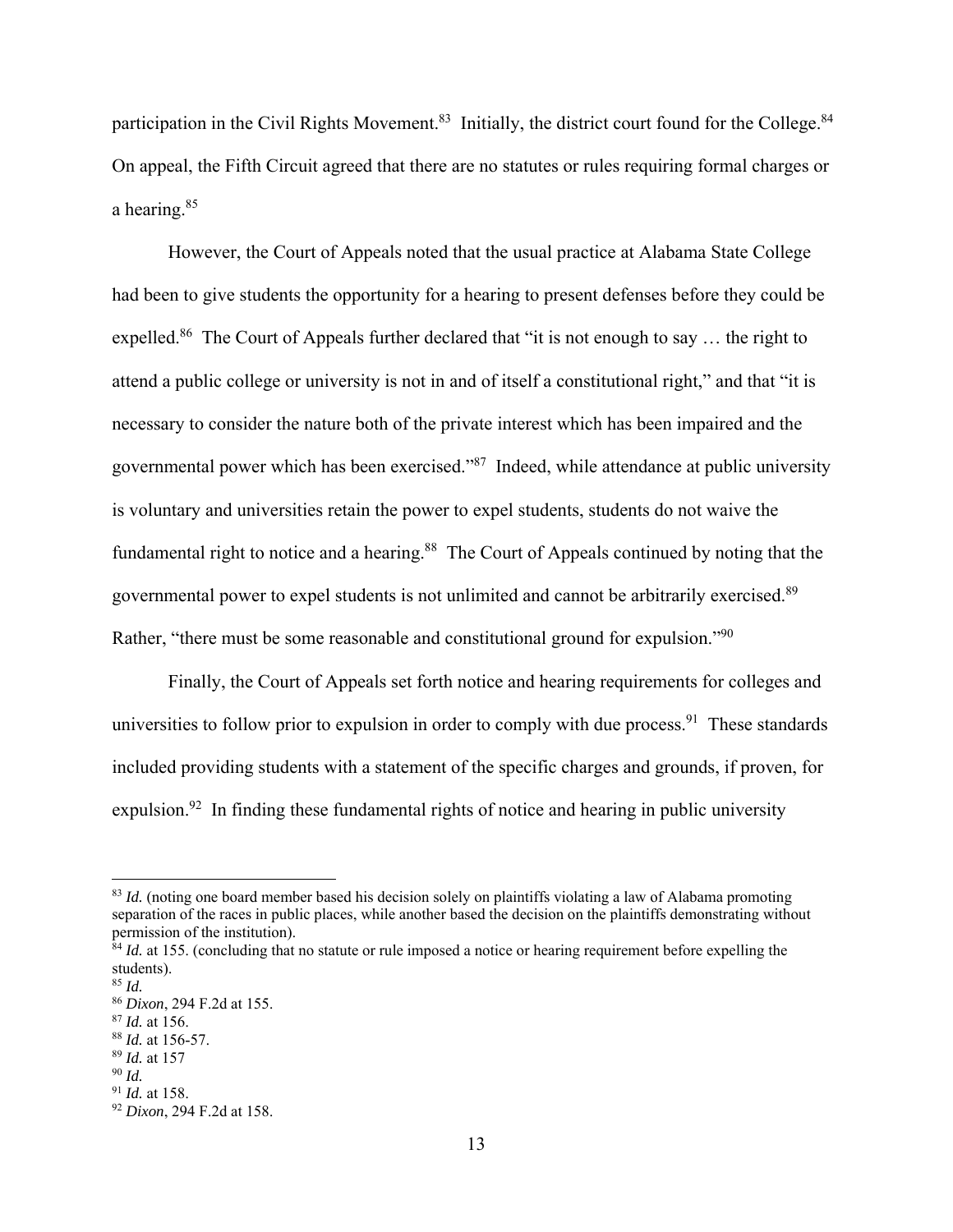expulsion procedures, the Court's decision in *Dixon* was instrumental. It marked a shift away from deference of universities acting *in loco parentis*, and towards a system that recognized university students were adults with full rights under the Bill of Rights.

As part of this shift, the Supreme Court and lower courts began explicitly finding and emphasizing student free speech rights on campus. First though, the Supreme Court decided the landmark case *Tinker v. Des Moines Indep. Cmty. Sch. Dist.*. 93 This decision involved whether a public high school's suspension of students for wearing armbands to protest the Vietnam War violated those students' First Amendment right to freedom of speech.<sup>94</sup> In a 7-2 decision, the majority found that the suspension violated the high school students' free speech rights.<sup>95</sup> While the case involved high school students, the majority opinion proved to be a harbinger for similar holdings involving university and college campuses.<sup>96</sup> Famously, the Court declared that neither students nor teachers "shed their constitutional rights to freedom of speech or expression at the schoolhouse gate."97

Additionally, the Court highlighted the extensive breadth of First Amendment protection for free speech and expression, stating that under the Constitution, "free speech is not a right that is given only to be so circumscribed that it exists in principle but not in fact."98 The Court recognized that the free speech provision of the First Amendment permits "reasonable regulation of speech-connected activities in carefully restricted circumstances."99 However, the exercise of

<sup>93 393</sup> U.S. 503 (1969)

<sup>94</sup> *Id.*

<sup>95</sup> *Id.* at 514

<sup>96</sup> *Id.*

<sup>97</sup> *Id.* at 506.

<sup>98</sup> *Id.* at 513. ("Freedom of expression would not truly exist if the right could be exercised only in an area that a benevolent government has provided as a safe haven for crackpots."). <sup>99</sup> *Tinker*, 393 U.S. at 513.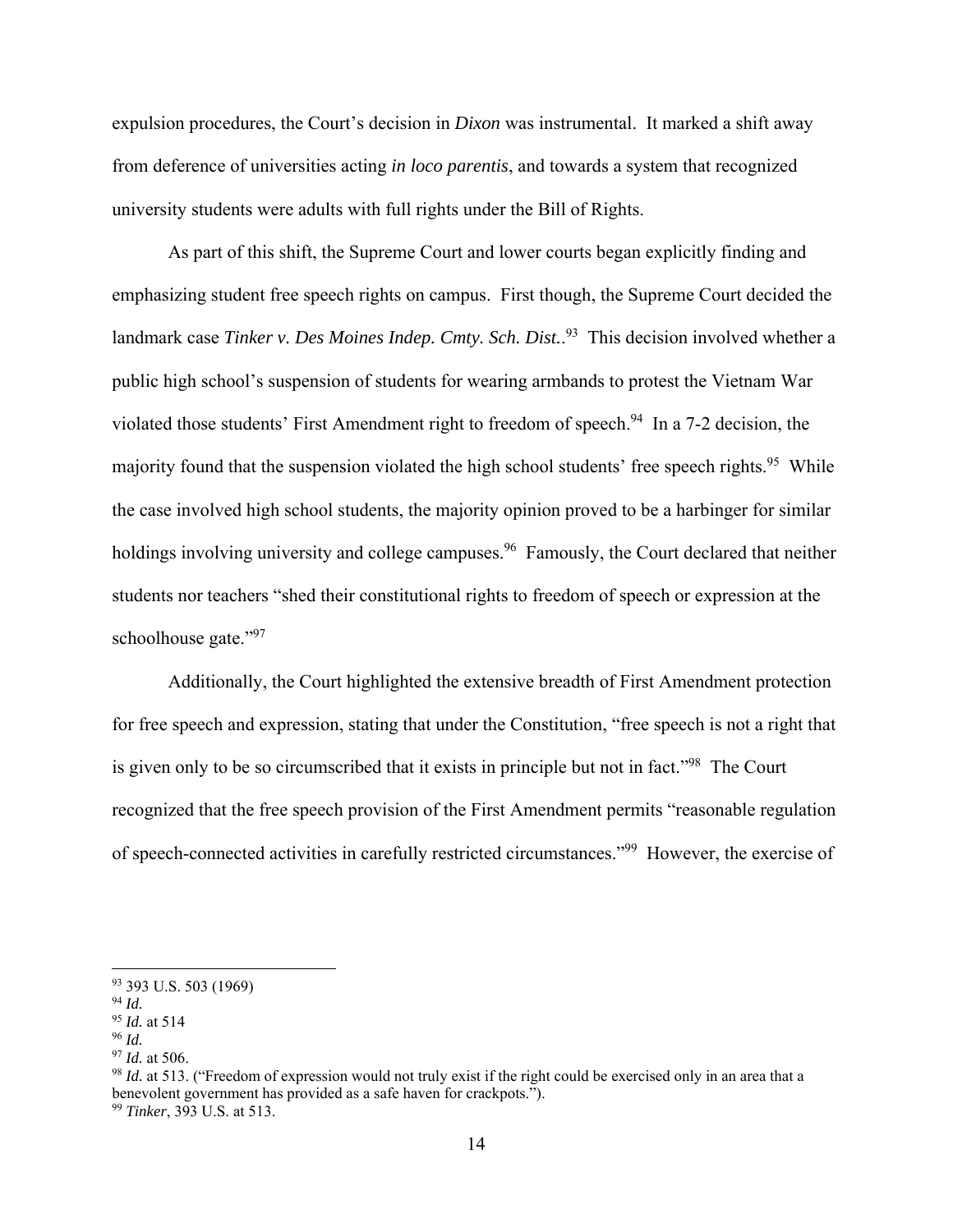these rights is not limited to "a telephone booth or the four corners of a pamphlet, or to supervised and ordained discussion in a school classroom."<sup>100</sup>

Finally, the Court stressed that "the vigilant protection of constitutional freedoms is nowhere more vital than in the community of American schools … [t]he classroom is peculiarly the marketplace of ideas."101 Indeed, the Court recognized that the future depends upon "leaders trained through wide exposure to that robust exchange of ideas … [rather] than through any kind of authoritative selection."102 The cases that followed regarding public college and university students related more closely to the spirit of this holding.

In *Healy v. James,* the Court ruled that Central Connecticut State College violated students' First Amendment rights when it denied official recognition to a student group because of its viewpoint, thus preventing the group from enjoying certain privileges.<sup>103</sup> The school denied recognition because the group's leftist philosophy was allegedly "antithetical to the school's policies."<sup>104</sup> The Court explained that the denial of official recognition to the organization, without sufficient justification, violated the students' First Amendment right of association implicitly found in the freedoms of speech, assembly, and petition.<sup>105</sup>

Additionally, these First Amendment rights for public university and college students were not vulnerable to the same restrictions later applied to high school students.<sup>106</sup> Rather, the

<sup>100</sup> *Id*. 101 *Id*. at 512.

<sup>102</sup> *Id.* at 512.

<sup>&</sup>lt;sup>103</sup> 408 U.S. 169 (1972) (The student group, Students for a Democratic Society, cited three reasons for existing: (1) providing a forum of discussion for students analyzing American society; (2) bringing about constructive changes; and (3) relating the problems of leftist students with other interested groups on campus. The group sought recognition against the backdrop of the Vietnam War's polarizing influence on campuses.).  $^{104}$  *Id.* at 175.

<sup>105</sup> *Id.* at 181.

<sup>106</sup> *See, e.g.*, Bethel Sch. Dist. v. Fraser, 478 U.S. 675 (1986) (holding that high school officials have discretion to curtail obscene, vulgar, lewd, indecent, or plainly offensive speech in addition to disruptive speech laid out in *Tinker*); Hazelwood Sch. Dist. v. Kuhlmeier, 484 U.S. 260 (1988) (upholding school's decision to censor certain articles in school newspaper because a school does not offend First Amendment by exercising editorial control over style and content of student speech in school-sponsored activity as long as actions are reasonably related to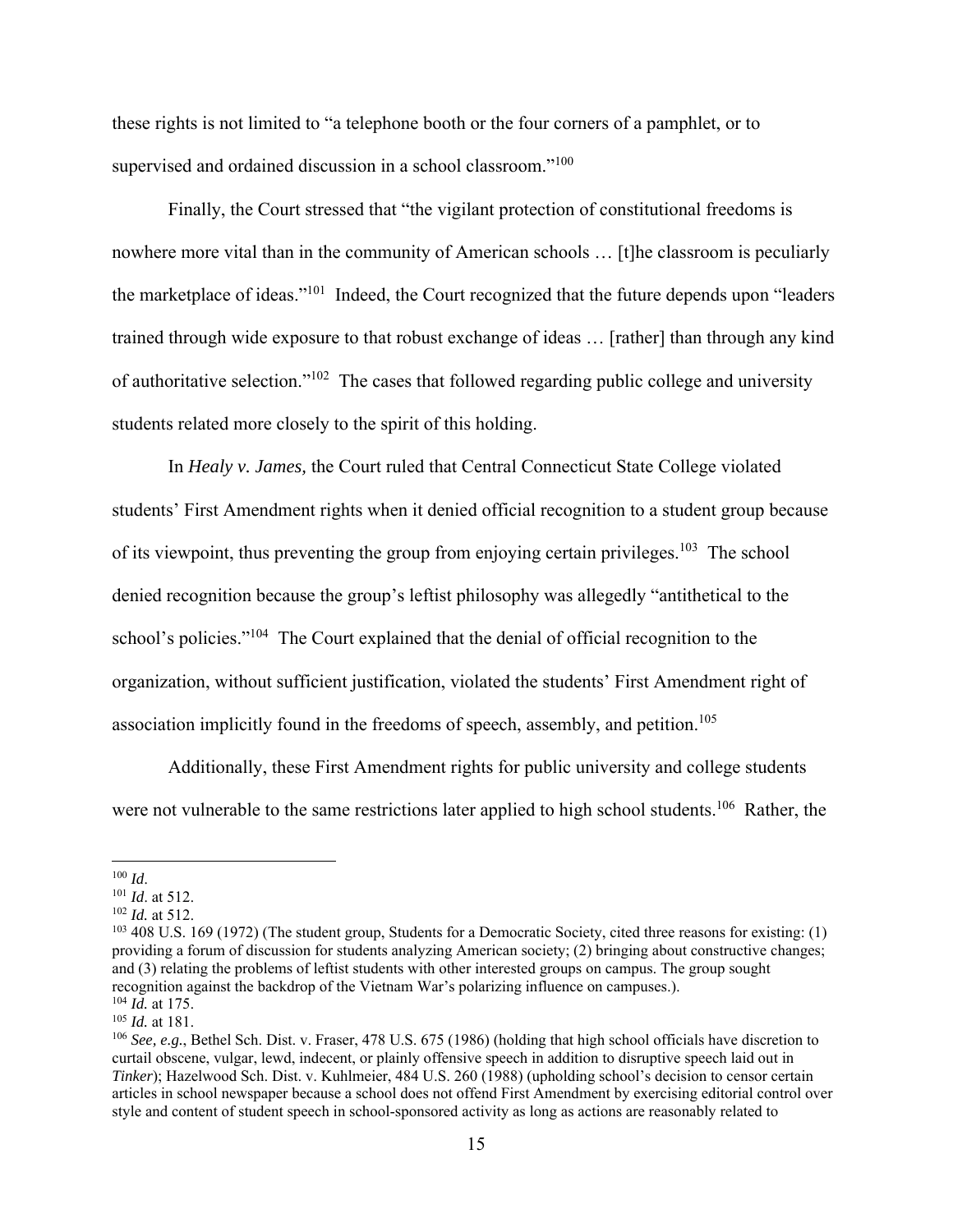Court reasoned that university students' First Amendment speech rights are nearly akin to adults in broader society. $107$  They held that:

The precedents of this Court leave no room for the view that, because of the acknowledged need for order, First Amendment protections should apply with less force on college campuses than in the community at large. Quite to the contrary, "[t]he vigilant protection of constitutional freedoms is nowhere more vital than in the community of American schools." The college classroom with its surrounding environs is peculiarly the "marketplace of ideas," and we break no new constitutional ground in reaffirming this Nation's dedication to safeguarding academic freedom.<sup>108</sup>

The Court acknowledged that reasonable time, place, and manner regulations on speech would have to be respected.<sup>109</sup> However, the Court asserted that colleges and universities had a heavy burden to overcome in restraining student group associational activities.<sup>110</sup> Additionally, the Court rejected the college's argument that such groups required their "administrative seal of official college respectability."111

After *Healy*, the Supreme Court continued to enforce First Amendment rights for

university students that resembled the rights afforded to society at large.<sup>112</sup> However, these

decisions were divided. Several Justices, in concurring and dissenting opinions, expressed the

view that First Amendment principles enjoyed by society at large did not, and should not, apply

legitimate concerns and even though the government could not censor similar speech outside the school); Morse v. Frederick, 551 U.S. 393 (2007) (determining that principal may restrict student speech at school event when that speech is reasonably viewed as promoting illegal drug use).

<sup>107</sup> *Healy*, 408 U.S. at 180

<sup>108</sup> *Id.* (quoting Shelton v. Tucker, 364 U.S. 479, 487 (1960)).

<sup>&</sup>lt;sup>109</sup> *Id.* at 182.<br><sup>110</sup> *Id.* at 183

<sup>&</sup>lt;sup>111</sup> *Id.* at 184.<br><sup>112</sup> *See, e.g.*, Papish v. Bd. of Curators, 410 U.S. 667, 670-71 (1973) (holding that school could not punish student for the mere dissemination of ideas that were offensive to good taste when the speech could not be labeled as constitutionally obscene); Widmar v. Vincent, 454 U.S. 263, 277 (1981) (holding that universities cannot treat students and student groups differently based on their viewpoints even if exclusion allegedly consistent with school's mission); Rosenberger v. Rector & Visitors of the Univ. of Va., 515 U.S. 819, 836 (1995) (explaining how dangerous suppression of student speech on basis of viewpoint is in university setting because "to cast disapproval on particular viewpoints … risks the suppression of free speech and creative inquiry in one of vital centers for the Nation's intellectual life, its college and university campuses").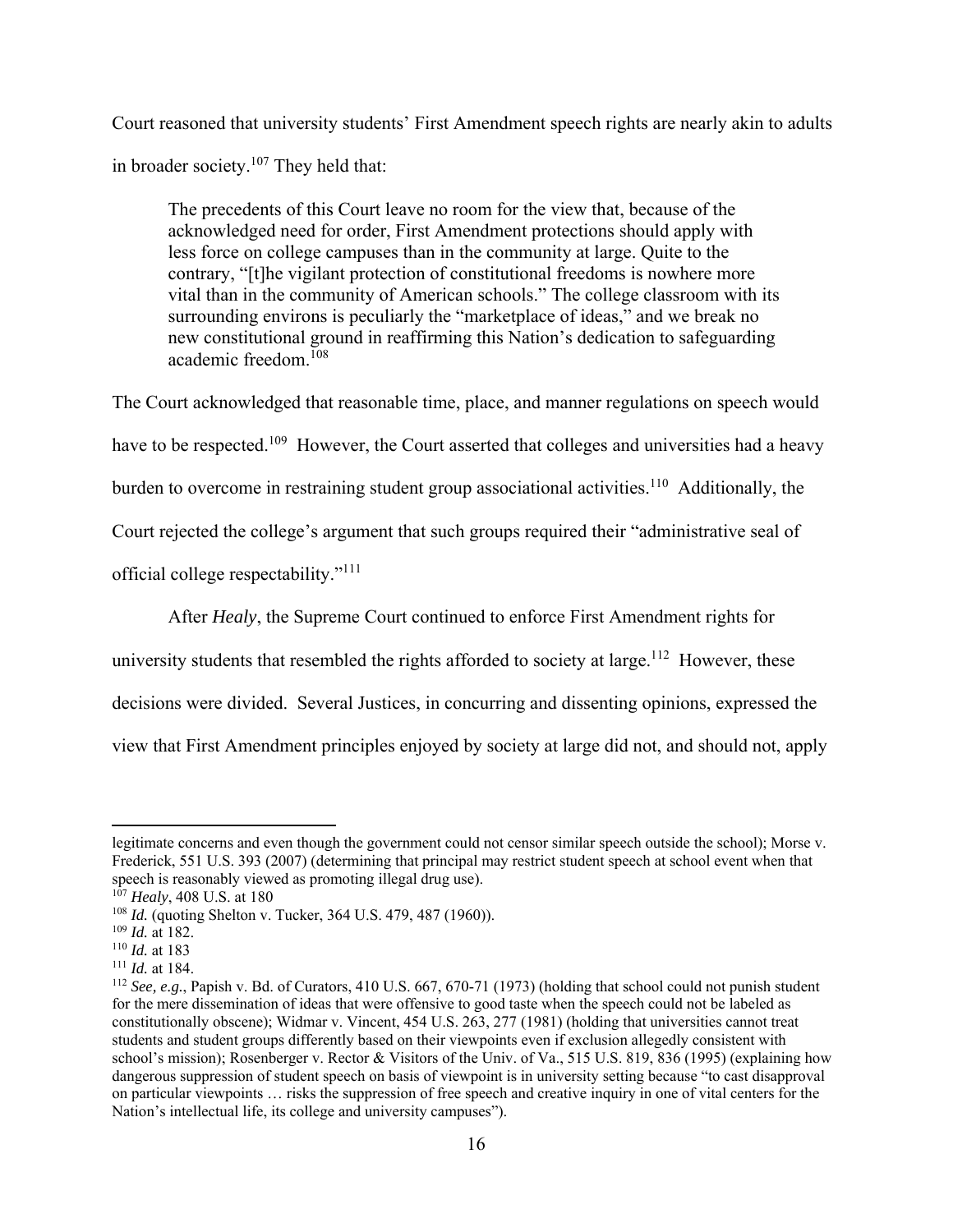completely to higher educational institutions. Rather, they believed that unique circumstances on campuses may influence whether First Amendment principles applied fully.<sup>113</sup>

These varied views about the scope of university and college students' First Amendment free speech rights culminated in *Christian Legal Soc'y Chapter of the U. of Cal. v. Martinez*, where the Court held that a public law school could, without violating the First Amendment, stipulate conditions on the granting of school funds to a student group.<sup>114</sup> There, a law student group at Hastings Law School challenged a requirement from the Law School that any group seeking official recognition, access to school amenities, and funds had to follow a very inclusive nondiscrimination policy.<sup>115</sup> The Law School adopted the policy to further their reasonable educational purposes.116 While analyzing the reasonableness of the Law School's policy, the Court suggested a more deferential approach than previously followed.<sup>117</sup> It declared that "[o]ur inquiry is shaped by the educational context in which it arises, given the 'special characteristics of the school environment."'118 As such, the Court declined to substitute its own judgment for the "on-the-ground expertise and experience of school administrators."119 Rather, despite any misgivings about the wisdom of the policy, the Court deferred to the law school.<sup>120</sup> However, the 5-4 decision was deeply divided.<sup>121</sup> The dissent complained that this deference was inconsistent with *Healy* and other precedential student speech cases.<sup>122</sup>

<sup>113</sup> *See, e.g.*, Bd. of Regents v. Southworth, 529 U.S. 217, 239 (2000) (concluding that "protecting a university's discretion to shape its educational mission may prove to be an important consideration in First Amendment analysis of objections to student fees") (Souter, J., concurring).

 $114$  561 U.S. 661 (2010).

<sup>115</sup> *Id.* at 661.

<sup>116</sup> *Id.* at 668.

<sup>117</sup> *Id.* at 685-86

<sup>118</sup> *Id.* (quoting Widmar v. Vincent, 454 U.S. 265, 268 n.5 (1981)).

<sup>&</sup>lt;sup>119</sup> *Id.* at 686.<br><sup>120</sup> *Martinez*, 561 U.S. at 689

<sup>&</sup>lt;sup>121</sup> *Id.* at 720-21.<br><sup>122</sup> *Id.* (Alito, J., dissenting) ("The *Healy* Court would have none of this. Unlike the Court today, the *Healy* Court emphatically rejected the proposition that First Amendment protections should apply with less force on college campuses than in the community at large.").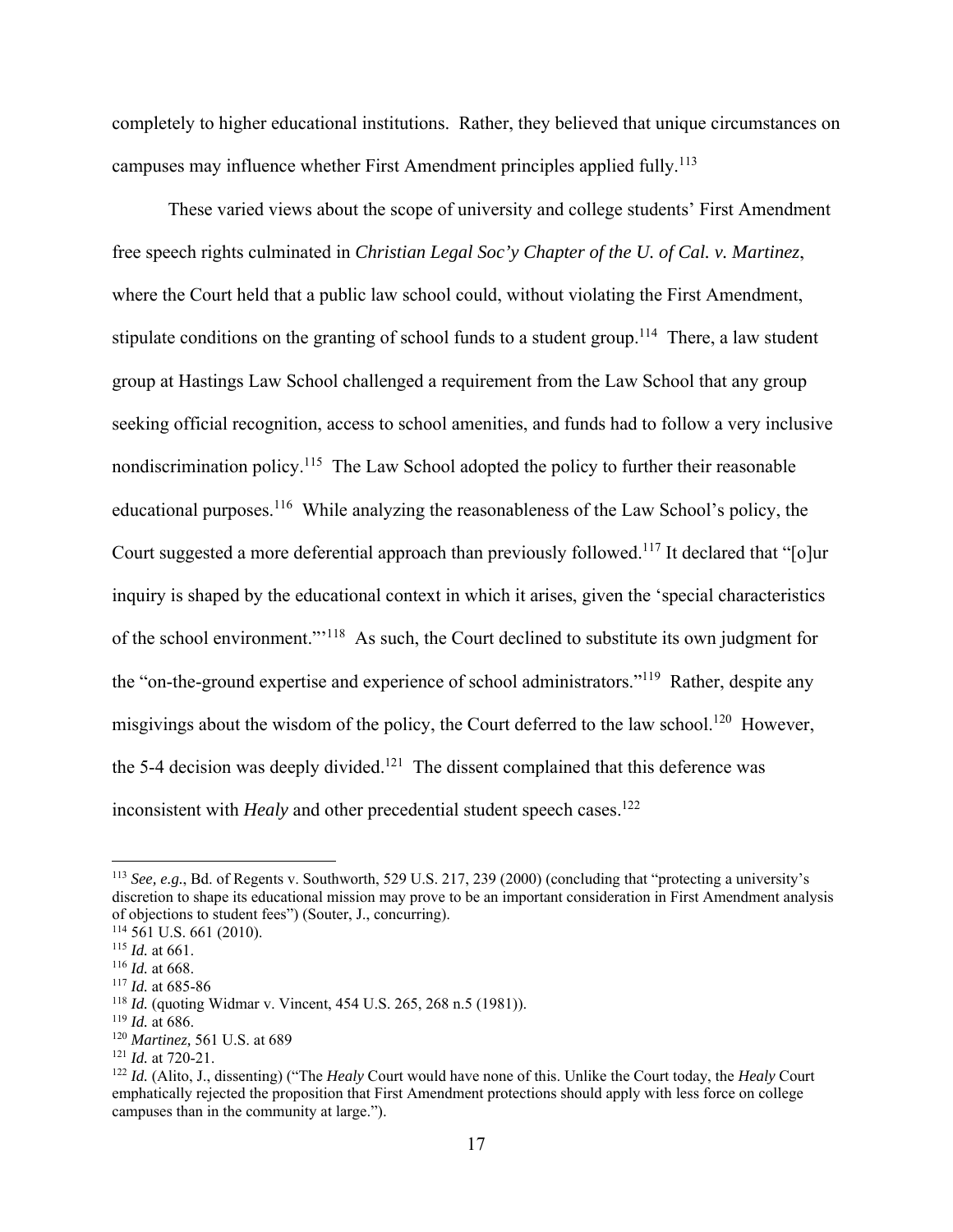To date, the Supreme Court has afforded university and college students more First Amendment protections than lower public school students. However, they have also found that colleges and universities are entitled to some deference in determining which speech to permit based on their educational missions. Thus, a level of uncertainty remains as to whose First Amendment rights should receive more consideration.

# **C. The Current Debate Over Free Speech Rights on Public Campuses**

 In recent years, universities have struggled with trying to balance their obligations under the First Amendment, and their desire to create an inclusive atmosphere. This balancing act has been especially difficult in the context of perceived offensive speech.<sup>123</sup> Specifically, while offensive speech can be controversial in society beyond college campuses, the Supreme Court and lower courts have previously protected it, stressing that a law directed against speech found offensive to some can be turned against dissenting views to the detriment of all.<sup>124</sup> Additionally, organizations such as the American Civil Liberties Union have defended the constitutionality of offensive speech, arguing that "[t]he First Amendment really was designed to protect a debate at the fringes … You need a First Amendment to protect speech that people regard as intolerable or outrageous or offensive – because that is when the majority will wield its power to censor or suppress...."<sup>125</sup>

<sup>123</sup> *See, e.g.*, Susan Svrluga, *Slurs, Blackface, and Gorilla Masks: The Academic Year Opened with Racial Ugliness*, THE WASHINGTON POST (Oct. 7, 2016) (examining instances of racial incidents on several college campuses and contrasting the responses that schools must "create an environment on campus that is open and inclusive and that inspires a sense of belonging for all members of our community" with responses that "even this kind of contemptible racist speech is protected by the First Amendment").

<sup>&</sup>lt;sup>124</sup> *See, e.g.*, Brandenburg v. Ohio, 395 U.S. 444, 447 (1969) (holding that the government cannot punish inflammatory speech unless the speech meets the very high bar of intentionally and effectively provoking a crowd to immediately carry out violent and unlawful action); Matal v. Tam, 137 S. Ct. 1744, 1764 (2017) (arguing that "speech that demeans on the basis of race, ethnicity, gender, religion, age, disability, or any other similar ground is hateful; but the proudest boast of our free speech jurisprudence is that we protect the freedom to express 'the thought that we hate'") (quoting United States v. Schwimmer, 279 U.S. 644, 655 (1929) (Holmes, J., dissenting)). 125 Suzanne Ito, *Protecting Outrageous, Offensive Speech*, ACLU SPEAK FREELY BLOG (Oct. 6, 2010, 4:15 PM), https://www.aclu.org/blog/free-speech/protecting-outrageous-offensive-speech.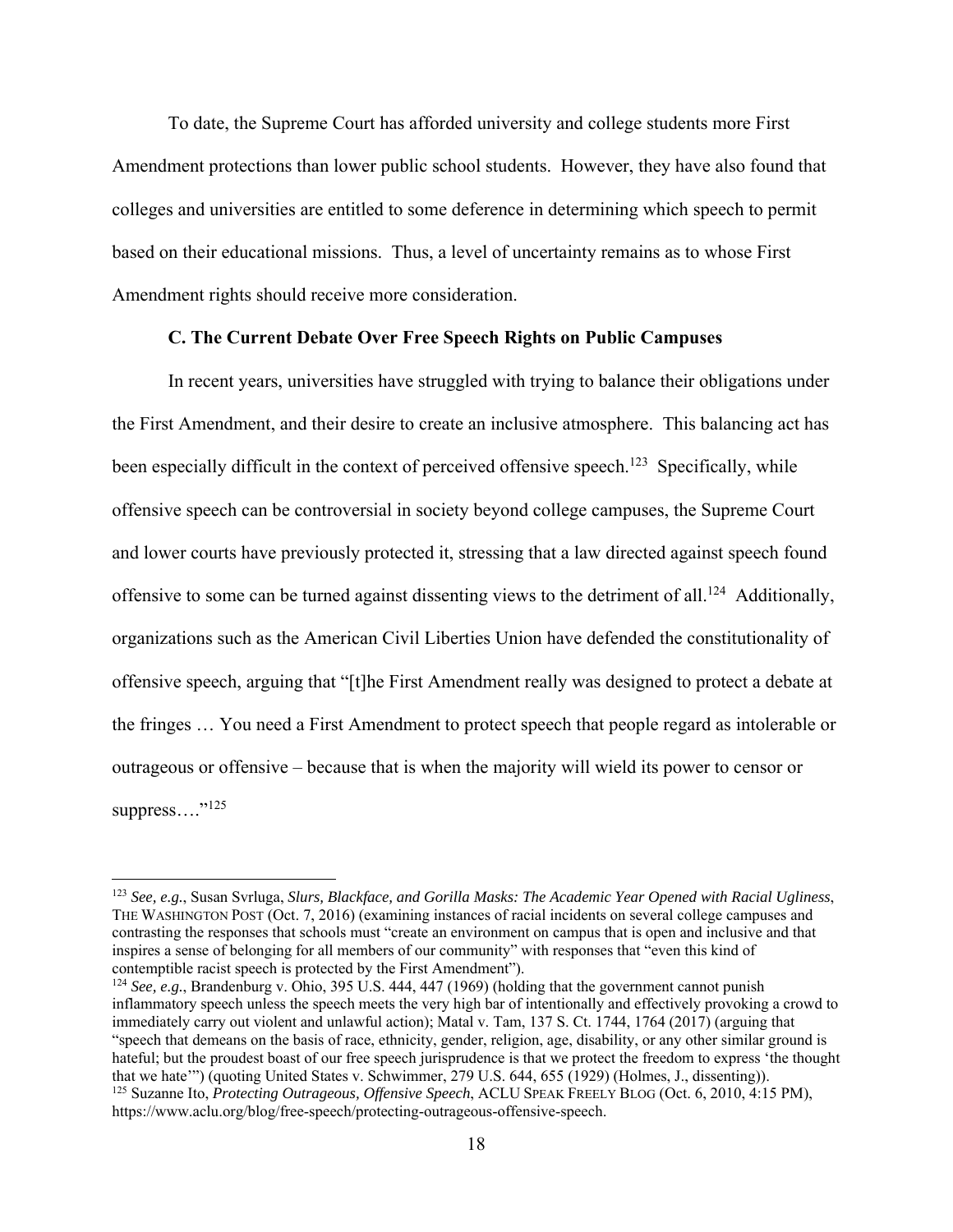Despite the importance placed on protecting offensive speech, however, the current trend involves college students demanding more censorship of speech they regard as antithetical to the goal of inclusivity on campuses. This approach by student activists has garnered both support and criticism. Defenders contend that students "are continuing 'the American tradition of using free expression and civil disobedience to advance social change.'"126 They see the activists protecting "the vital imperatives of racial and gender justice that are important not just on colleges campuses but in society at large."127 Additionally, defenders of these activists argue that "political life and discourse is at the boiling point with the election of President Trump" and as a result, "[some people] may see 'free speech' as a cover for attacks on marginalized people."<sup>128</sup>

 Conversely, critics depict the activists as "coddled students" who have no tolerance for "dissent and offense."<sup>129</sup> Some critics suggest that the students' intolerance stems from younger people growing up less independently than previously.<sup>130</sup> As a result, "college has become a time of an 'extended period of adolescence' rather than a time when students transition to full adulthood."131 Critics also explain this trend towards censorship as the result of "liberal intolerance" of conservative ideas.<sup>132</sup> These critics highlight studies suggesting that

<sup>126</sup> Mary-Rose Papandrea, *The Free Speech Rights of University Students*, 101 Minn. L. Rev. 1801, 1811 (2017) (quoting PEN Am., *And Campus for All: Diversity, Inclusion, and Freedom of Speech at U.S. Universities*, 4, 5 (2016), https://pen.org/sites/default/files/PEN\_campus\_report\_final\_online\_2.pdf).

<sup>127</sup> *Id.* 128 *Id.* (alteration in original) (referencing Allison Stanger, *Understanding the Angry Mob at Middlebury that Gave Me a Concussion*, NEW YORK TIMES (Mar. 13, 2017), https://www.nytimes.com/2017/03/13/opinion/understandingthe-angry-mob-that-gave-me-a-concussion.html).

<sup>129</sup> *Id.* at 1812.

 $130$  *Id.* (For example, "in many places around the country, kids are no longer allowed to play outside unsupervised ... sheltered by their helicopter parents").

<sup>131</sup> *Id.* (quoting A. Douglas Stone & Mary Schwab-Stone, *The Sheltering Campus: Why College is Not Home*, NEW YORK TIMES (Feb. 5, 2016), https://www.nytimes.com/2016/02/07/education/edlife/adolescent-developmentcollege-students.html) (arguing that "higher education students still want their parents, teachers, and administrators to set rules about what is permitted – and not permitted – in civil discourse").

<sup>132</sup> Papandrea, *supra* note 126 (citing Nicholas Kristof, *A Confession of Liberal Intolerance*, NEW YORK TIMES (May 7, 2016), https://www.nytimes.com/2016/05/08/opinion/sunday/a-confession-of-liberal-intolerance.html).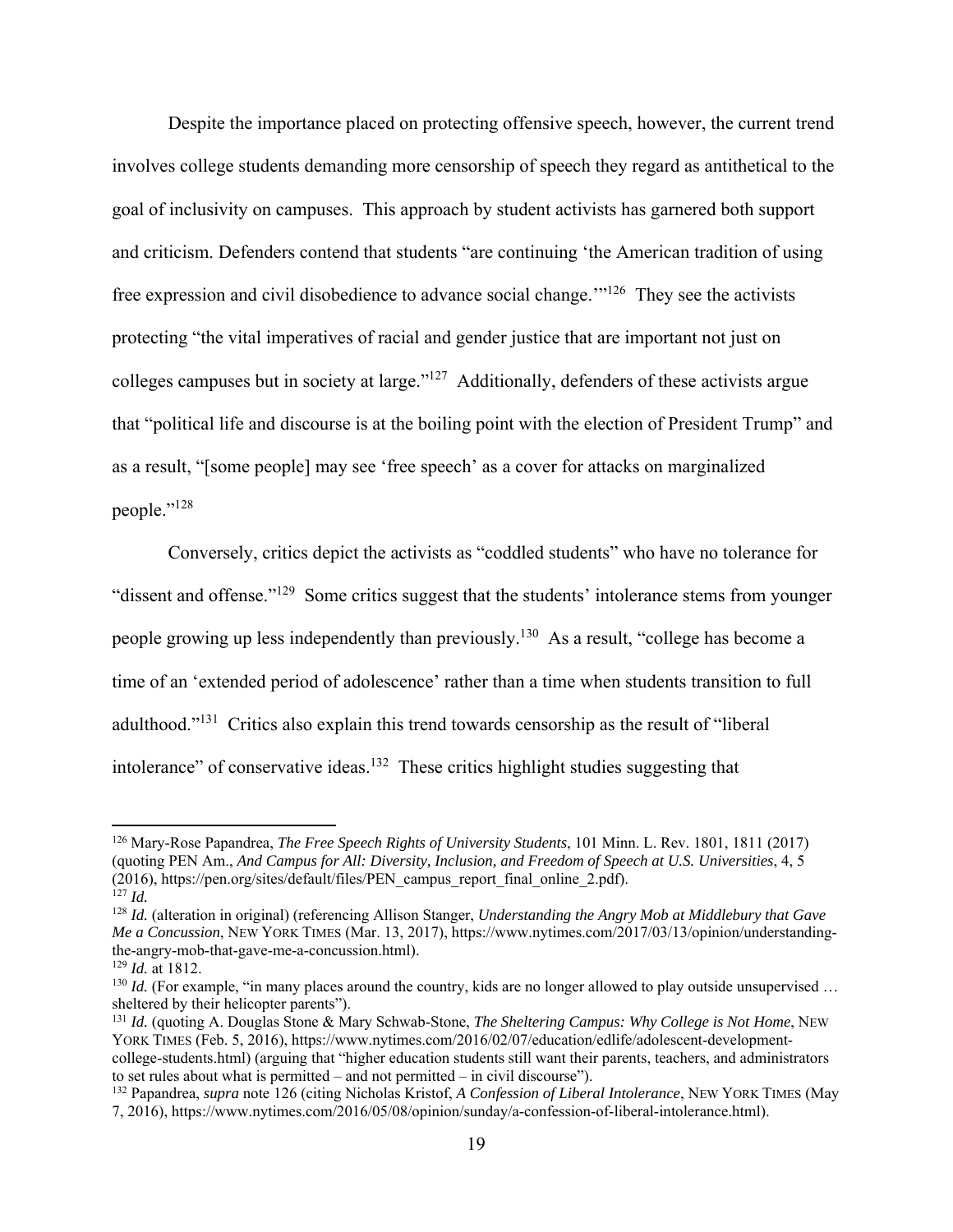conservatives are less prevalent in campus faculties and administrations.133 Finally, critics charge that universities censor offensive speech on their campuses out of fear that such speech may turn away those looking for a more inclusive environment.<sup>134</sup> Observers point to "a worrying trend in higher education where students 'have come to act as customers – the ones who set the terms, the ones who are always right – and the degree to which they are treated that way."'<sup>135</sup>

 Additionally, actual empirical evidence captures university students' growing view of offensive speech as unconstitutional and susceptible to censorship. John Villasenor, a Brookings Institution senior fellow and University of California at Los Angeles professor, recently conducted a nationwide survey of 1,500 undergraduate students at four-year colleges.<sup>136</sup> The survey tested students' understanding of the First Amendment.<sup>137</sup> One of the more notable areas of the survey involved how students think offensive speech should be handled.<sup>138</sup>

Villasenor first asked general questions regarding what the First Amendment protects. He asked whether the First Amendment protects "hate speech."<sup>139</sup> 40% incorrectly said no.<sup>140</sup> Villasenor then asked whether the First Amendment requires that "an offensive speaker at a public university be matched with one with an opposing view."141 60% incorrectly answered

<sup>&</sup>lt;sup>133</sup> *Id.* at 1812. ("We're fine with people who don't look like us, as long as they think like us"). <sup>134</sup> *Id.* at 1813.

<sup>135</sup> *Id.* (quoting Frank Bruni, *In College Turmoil, Signs of a Changed Relationship with Students*, NEW YORK TIMES (June 22, 2016), https://www.nytimes.com/2016/06/23/education/in-college-turmoil-signs-of-a-changedrelationship-with-students.html).

<sup>136</sup> Catherine Rampell, *A Chilling Study Shows How Hostile College Students are Toward Free Speech*, THE WASHINGTON POST OPINIONS (Sept. 18, 2017), https://www.washingtonpost.com/opinions/a-chilling-study-showshow-hostile-college-students-are-toward-free-speech/2017/09/18/cbb1a234-9ca8-11e7-9083 fbfddf6804c2\_story.html?utm\_term=.e71c760db949.

<sup>137</sup> *Id.*

<sup>138</sup> *Id.* 

<sup>139</sup> *Id.*

<sup>140</sup> *Id.* <sup>141</sup> *Id.*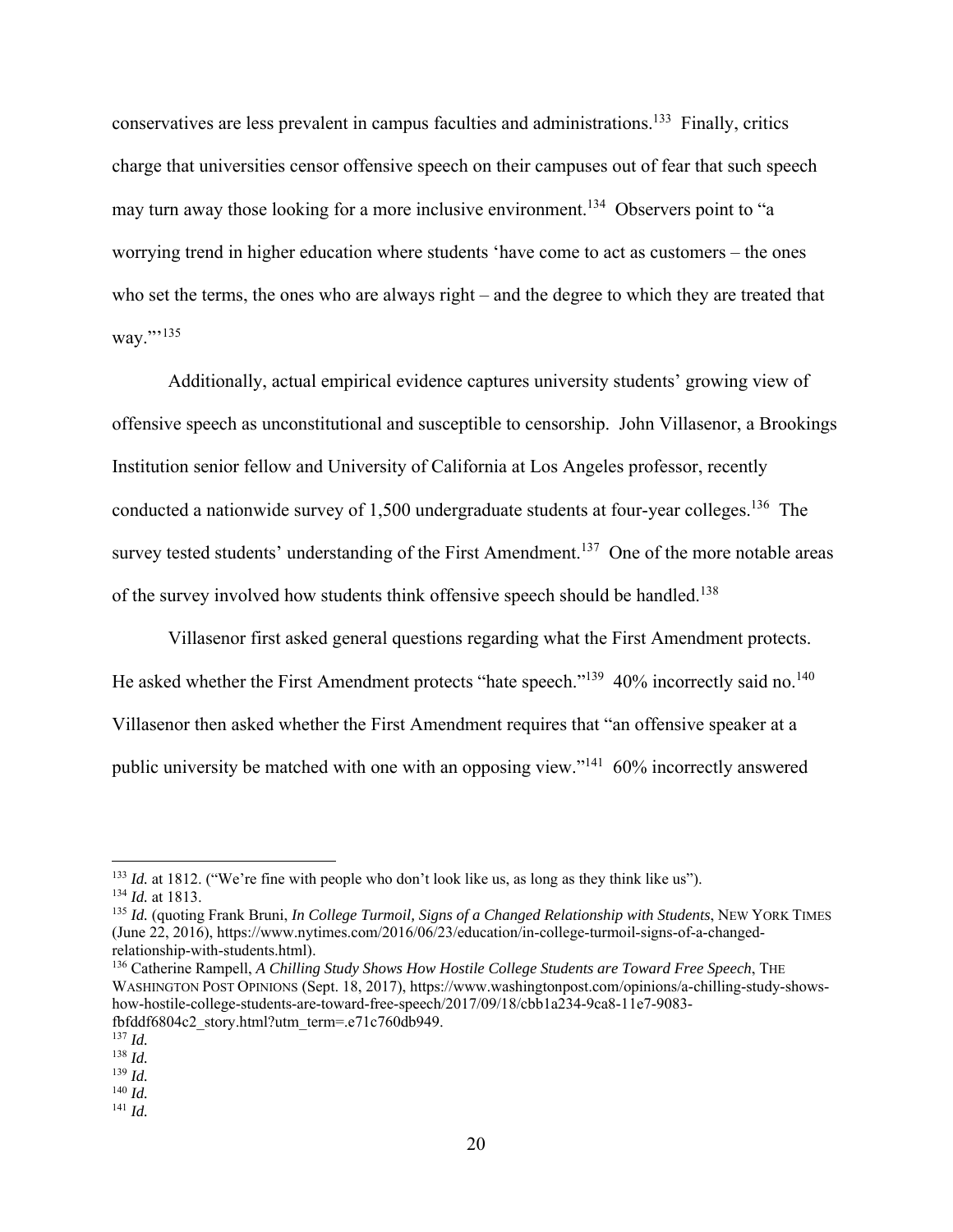yes.142 Villasenor then asked more general, philosophical questions regarding what students believe would be an appropriate way to handle speech they did not agree with. He offered a hypothetical where a public university planned to host a very controversial speaker, known for making offensive and hurtful statements.<sup>143</sup> He asked, "would it be acceptable for a student group to disrupt the speech by loudly and repeatedly shouting so that the audience cannot hear the speaker?" 51% of respondents answered affirmatively.<sup>144</sup> Next, Villasenor inquired whether it would be acceptable for a student group to use violence to prevent such a controversial speaker from talking.145 19% believed that such violence would be justified to prevent the controversial speech.<sup>146</sup>

Empirical findings such as Villasenor's study paint a chilling portrait of the attitude toward disagreeable speech, and the state of free speech on college and university campuses. Offensive speech may be abhorrent and worthy of denouncement but that does not mean that such speech is unconstitutional. And it is vitally important that this distinction remain uncompromised. Indeed, as Justice Kennedy wrote, "a law that can be directed against speech found offensive to some portion of the public can be turned against minority and dissenting views to the detriment of all. The First Amendment does not entrust that power to the government's benevolence."147

The question is what steps could, and should, be taken to promote free speech, even if it may be controversial. One common solution across the country involves legislatively mandating that public colleges and universities protect these rights and punish those who infringe upon

<sup>144</sup> *Id.*

<sup>142</sup> Rampell, *supra* note 136.

<sup>143</sup> *Id.*

<sup>145</sup> *Id.* <sup>146</sup> *Id.*

<sup>147</sup> Matal v. Tam, 137 S. Ct. 1744, 1769 (2017) (Kennedy, J., concurring).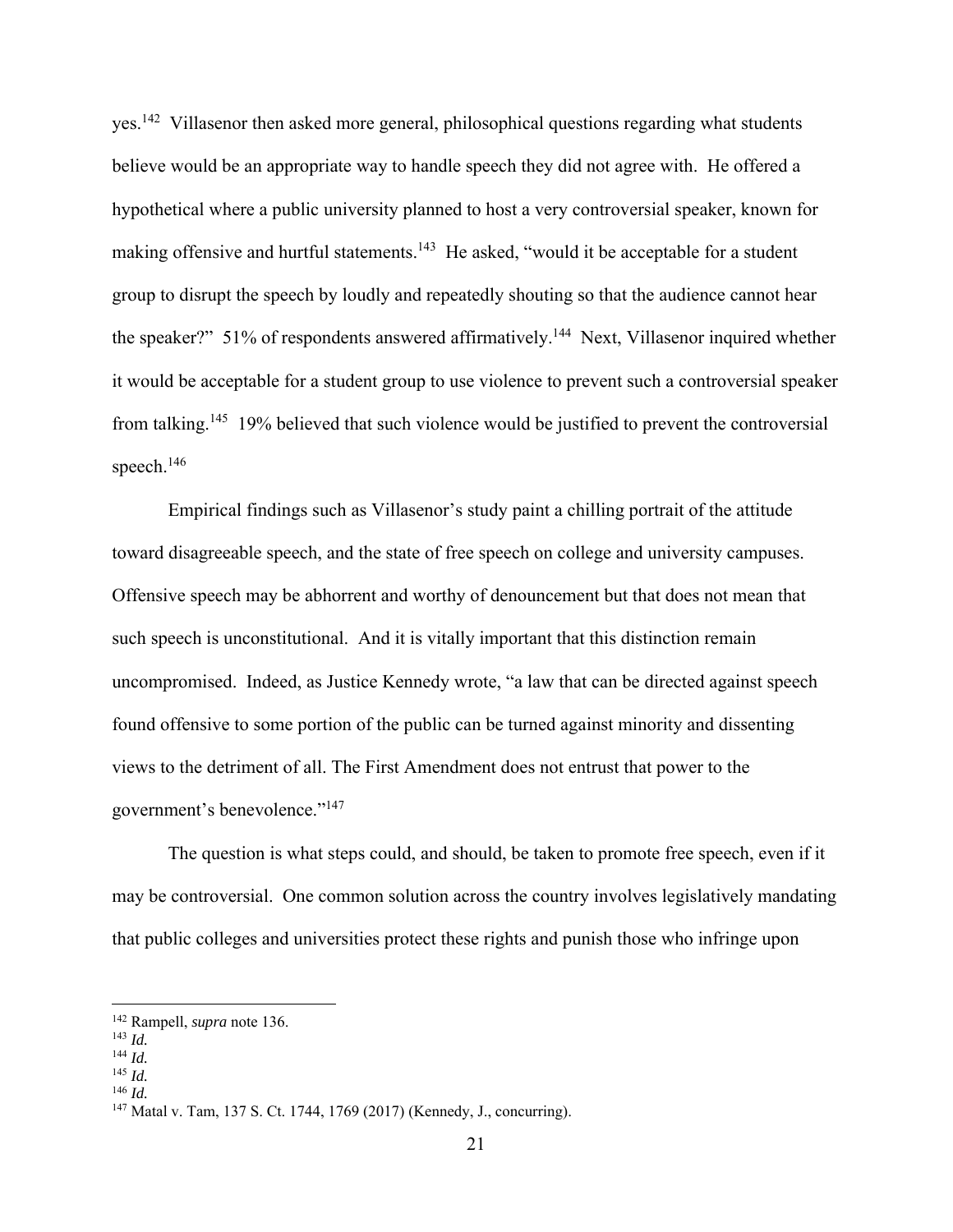them. In this vein, the Wisconsin Campus Free Speech Act may be the most sweeping in its scope and in its potential impact.

# **II. The Wisconsin Campus Free Speech Act**

# **A. Textual Components**

The Wisconsin Campus Free Speech Act would require the Board of Regents of the University of Wisconsin System to discard any previous policies on free expression at four-year and two-year institutions in Wisconsin.<sup>148</sup> Instead, the Board would replace the old policies with the policies that stress campus and faculty neutrality towards speech, and establish disciplinary procedures addressing speech violations set forth in the bill.<sup>149</sup> The first section of the bill discusses why the drafters and sponsors believe that such a bill is necessary.<sup>150</sup> They view the bill as essential to uphold the fundamental importance of free speech.<sup>151</sup> The first section also establishes several precedential reports discussing the importance of free expression on campuses.152 After defining several terms in sections two and three, the fourth section contains the elements of the new free expression policy.<sup>153</sup> The section stipulates that the Board of Regents shall develop and adopt a policy on free expression, no later than 120 days after the enactment of the bill.<sup>154</sup> This policy must contain at least seven enumerated stipulations.<sup>155</sup>

<sup>148</sup> Wis. Assemb. 299, 2017 Leg., 103rd Reg. Sess. (Wis. 2017).

<sup>149</sup> *Id.*

<sup>150</sup> *Id.* at 3.

<sup>&</sup>lt;sup>151</sup> *Id.* ("In recent years, institutions have abdicated their responsibility to uphold free speech principles and these failures make it appropriate for the system to restate and confirm its commitment in this regard … the legislature views freedom of expression as being of critical importance ….").

<sup>&</sup>lt;sup>152</sup> *Id.* (mentioning (1) Yale's Committee on Free Expression 1974 Woodward Report; (2) the University of Chicago's Committee on Freedom of Expression 2015 report; and (3) the University of Chicago's 1967 Kalven Committee Report).

<sup>153</sup> *Id.* at 4.

<sup>154</sup> Wis. Assemb. 299 at 4.

<sup>155</sup> *Id.*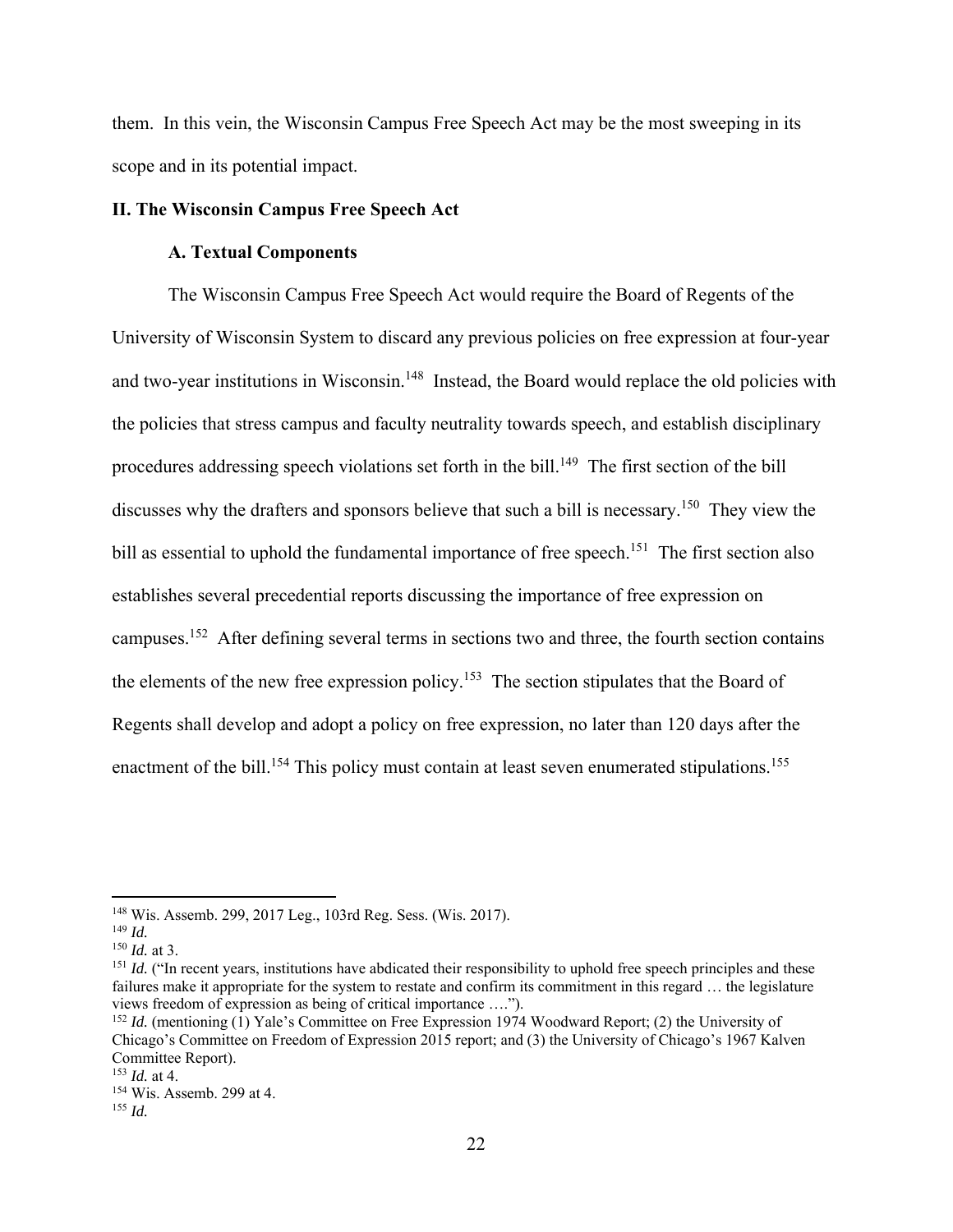Specifically, the policy adopted must reflect that (1) the primary function of a college or university is "the discovery, improvement, transmission, and dissemination of knowledge by means of research, teaching, discussion, and debate" and "an institution must strive to ensure the fullest degree of intellectual freedom and free expression"; (2) colleges and universities are not meant to shield students from speech protected by the First Amendment, "including ideas and opinions they find unwelcome, disagreeable, or even deeply offensive"; (3) "students and faculty have the freedom to discuss any problem that presents itself ... as long they do not break the law or 'materially and substantially disrupt the functioning of [the] institution'"; (4) anyone legally on campus grounds may protest or demonstrate there, provided that such demonstrations do not "interfere with the rights of others to engage in or listen to expressive activity"; (5) Wisconsin public college and university campuses "are open to any speaker whom students, student groups, or members of the faculty have invited"; (6) public areas of campus "are public forums and open on the same terms to any speaker"; and (7) each college or university "shall strive to remain neutral, as an institution, on the public policy controversies of the day."156

Section four also contains a requirement that colleges and universities must enforce a range of disciplinary sanctions for anyone "who engages in violent, abusive, indecent, profane, boisterous, obscene, unreasonably loud, or other disorderly conduct that interferes with the free expression of others."157 Examples of permissible sanctions are largely left unspecified. Still, the bill requires that any student who has twice interfered with the expressive rights of others be suspended for a minimum of one semester or expelled.<sup>158</sup>

<sup>156</sup> *Id.* at 4-5.

<sup>157</sup> *Id.* at 6. <sup>158</sup> *Id.*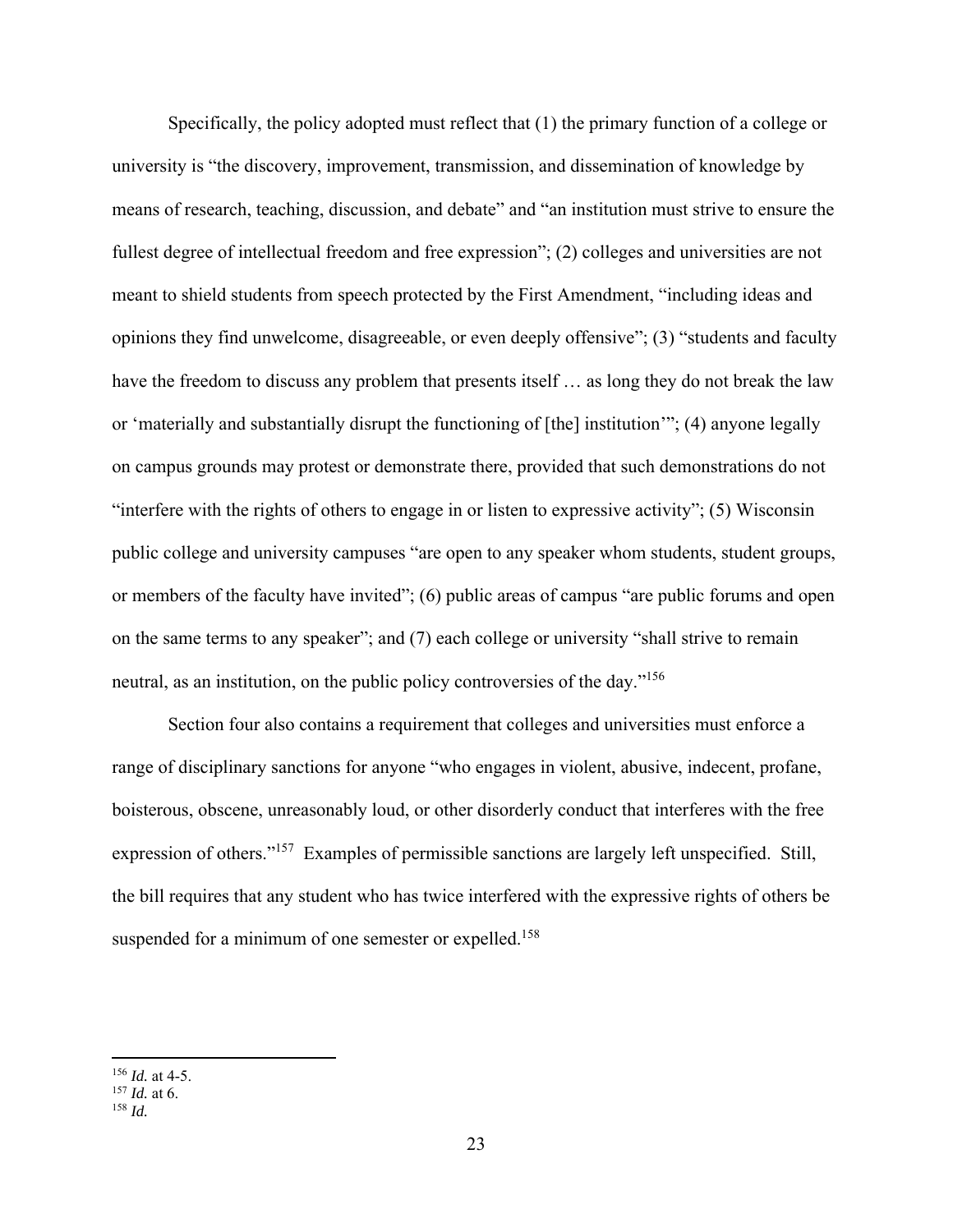Finally, section four states that "in all disciplinary cases involving expressive conduct, students are entitled to a hearing."<sup>159</sup> The bill provides a non-exhaustive list of hearing rights, including the right to (1) receive advanced written notice of the charges; (2) review the evidence in support of the charges; (3) confront witnesses; (4) present a defense; (5) call witnesses; (6) receive assistance of counsel if penalties could include suspension for longer than nine days or expulsion; and  $(7)$  appeal.<sup>160</sup>

Section five requires the Board of Regents to create a "council on free expression consisting of no less than 15 members," tasked with overseeing the implementation and enforcement of the new policy.<sup>161</sup> Thirteen members shall each represent one of the universities encompassing the Wisconsin system.<sup>162</sup> Two of the members "shall be the chairpersons of the assembly and senate standing committees having jurisdiction over universities as determined by the speaker of the assembly and the president of the Senate."<sup>163</sup> The provision establishes an element of direct legislative control over the workings of Wisconsin campuses.

Section five additionally stipulates that the council must annually submit a report to the Board of Regents, Governor, and chief clerk of each legislature house.<sup>164</sup> This report must include (1) a description of any disruptions of free expression during that year; (2) a description of the administrative handling and discipline relating to those disruptions; (3) a description of any difficulties, controversies, or successes in maintaining institutional neutrality regarding political or social issues; and (4) any assessments, criticisms, or recommendations the council chooses to make.165

<sup>162</sup> *Id.*

<sup>164</sup> *Id.* <sup>165</sup> *Id.*

<sup>159</sup> *Id.*

<sup>160</sup> Wis. Assemb. 299 at 6.

<sup>161</sup> *Id.* at 7.

<sup>163</sup> *Id.*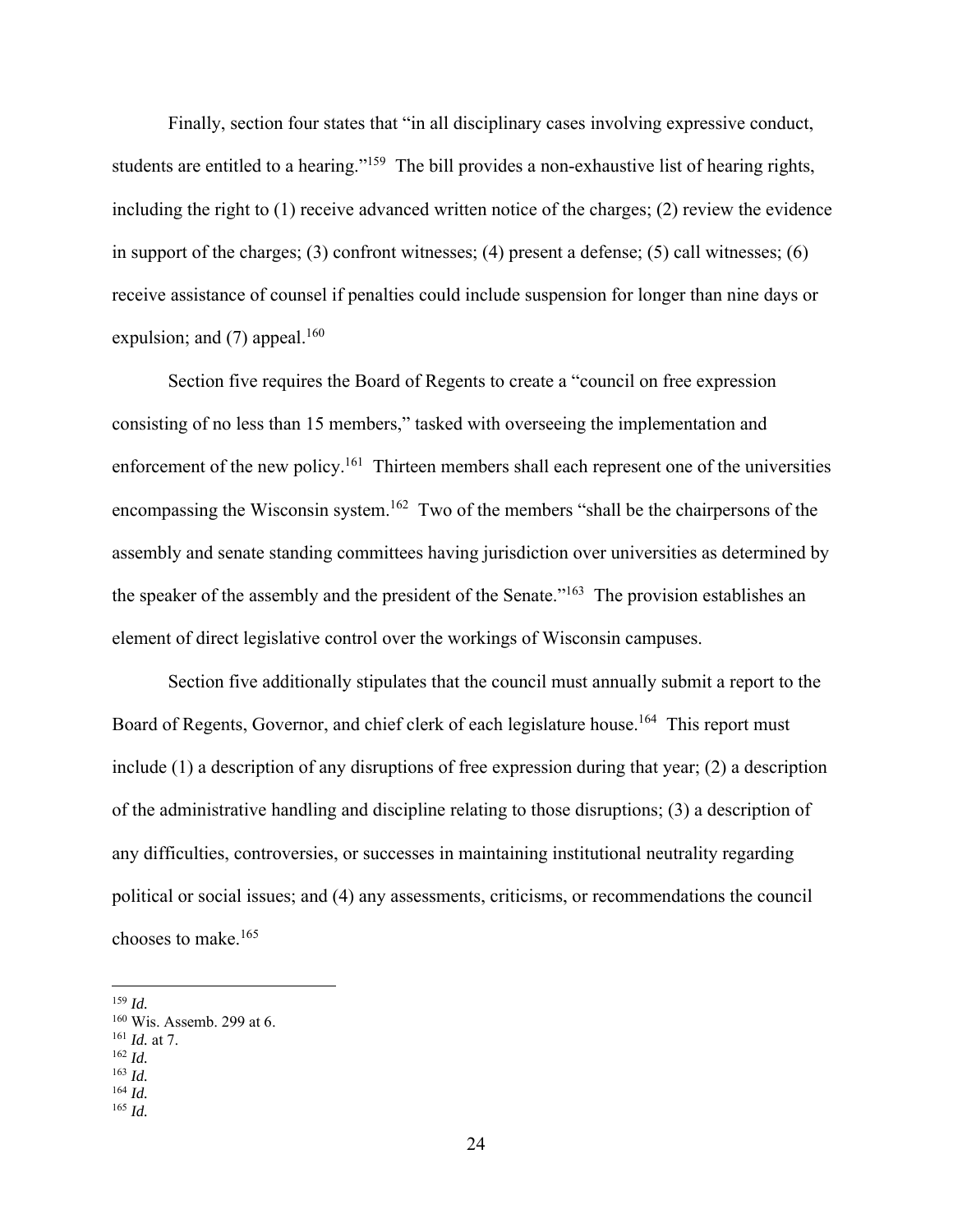Section six addresses freshman orientations.<sup>166</sup> Specifically, the section stipulates that "each institution shall include in freshman orientation programs a section describing to all students the policies and rules regarding free expression" pursuant to this bill.<sup>167</sup> Section nine of the Act permits institutions to restrict student expression in cases where the expressive activity is not protected by the First Amendment.<sup>168</sup> Such cases include (1) violations of state or federal law; (2) defamation; (3) peer-on-peer harassment; (4) sexual harassment; (5) true threats; (6) unjustifiable invasions of privacy; (7) an action that unlawfully disrupts the function of the institution; and  $(8)$  a violation of a reasonable time, place, and manner restriction.<sup>169</sup>

#### **B. Reactions to the Wisconsin Campus Free Speech Act**

 While the Wisconsin Campus Free Speech Act is not the first act of its kind, it is one of the most far-reaching in that  $[describe why]$ <sup>170</sup> As such, the bill immediately drew strong reactions from both proponents and opponents. The bill's sponsors promoted it as an answer to the string of disruptive protests on college campuses.<sup>171</sup> According to lead sponsor Representative Jesse Kramer, he did not intend the bill to "micromanage our university system," but instead to "provid[e] a basic framework that protects the constitutional rights of everyone on the campus."172 According to Kramer, the bill provides "penalties for people who are found guilty of stomping on someone's First Amendment rights."173

<sup>166</sup> Wis. Assemb. 299 at 7.

<sup>167</sup> *Id.*

<sup>168</sup> *Id.* at 8.

<sup>169</sup> *Id.*

<sup>170</sup> *See generally* Camera, *supra* note 22 (discussing similar bills across the country).

<sup>171</sup> Jessie Opoien, *Goal of Campus Speech Legislation is to Allow "More Speech," Vos Says*, THE CAPITAL TIMES (Apr. 28, 2017), http://host.madison.com/ct/news/local/govt-and-politics/election-matters/goal-of-campus-speechlegislation-is-to-allow-more-speech/article\_2bac6ddf-ab7d-5ec5-be24-73505fae0d15.html.

<sup>172</sup> *Wisconsin Pushes University Free Speech Bill*, NPR (June 25, 2017),

https://www.npr.org/2017/06/25/534332895/wisconsin-pushes-university-free-speech-bill.  $^{173}$ *Id.*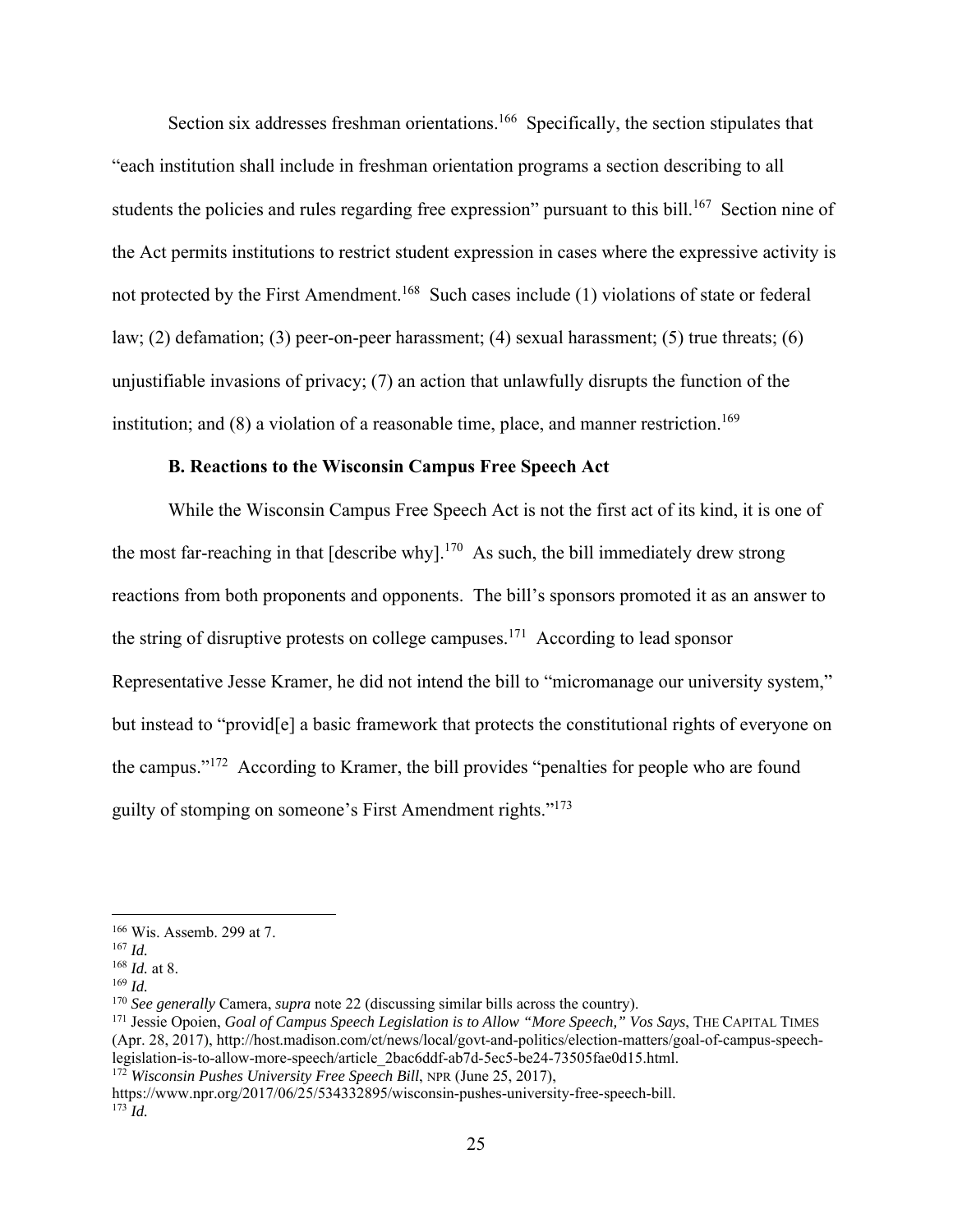The bills co-sponsor, Representative Robin Vos, sought to alleviate the concerns of some skeptics. She assured that the bill would provide Wisconsin with some of the strongest measures to prevent free speech infringements, and would not affect classroom discussions.<sup>174</sup> Vos stressed that "college campuses should be the one place where the most honest … open debate happens," and that his bill would help realize this goal.<sup>175</sup>

 However, the bill sparked criticism from many who feared that the scope of the bill could sweep up [what], and [add]. Wisconsin Representative Lisa Subeck (D-Madison) characterized colleges and universities as "place[s] to vigorously debate ideas and ultimately learn from one another."176 She worried that this bill represents a "campus gag rule creat[ing] an atmosphere of fear where free expression and dissent are discouraged."177 Additionally, Wisconsin Representative Cory Mason (D-Racine) charged that this bill and its sponsors "hop[e] to neuter the university from having any stance on things."178 As evidence of this, he pointed to the vague prohibition on disruptive speech and the requirement of classroom and administration neutrality on issues of the day.179 One Wisconsin Representative, Fred Kessler (D-Milwaukee), even accused the bill of "returning ... to the witch hunt era of Joe McCarthy."<sup>180</sup> Kessler worried that the rigid and harsh system of punishment based on complaints would incentivize partisan

<sup>174</sup> Lillian Price and Jason Stein, *Wisconsin Assembly Passes Campus Free Speech Bill*, USA TODAY (June 23, 2017, 9:25 AM), https://www.usatoday.com/story/news/2017/06/21/wisconsin-assembly-taking-up-campus-free-speechbill/403267001/.

<sup>175</sup> *Id.*

<sup>176</sup> *Id.*

<sup>177</sup> *Id.*

<sup>178</sup> Scott Bauer and Todd Richmond, *Wisconsin Assembly Passes College Free Speech Bill that Would Punish Hecklers*, CHICAGO TRIBUNE (June 22, 2017, 6:15 AM),

http://www.chicagotribune.com/news/nationworld/midwest/ct-wisconsin-college-free-speech-bill-20170622 story.html.<br> $^{179}$  *Id.* 

 $180$  *Id.*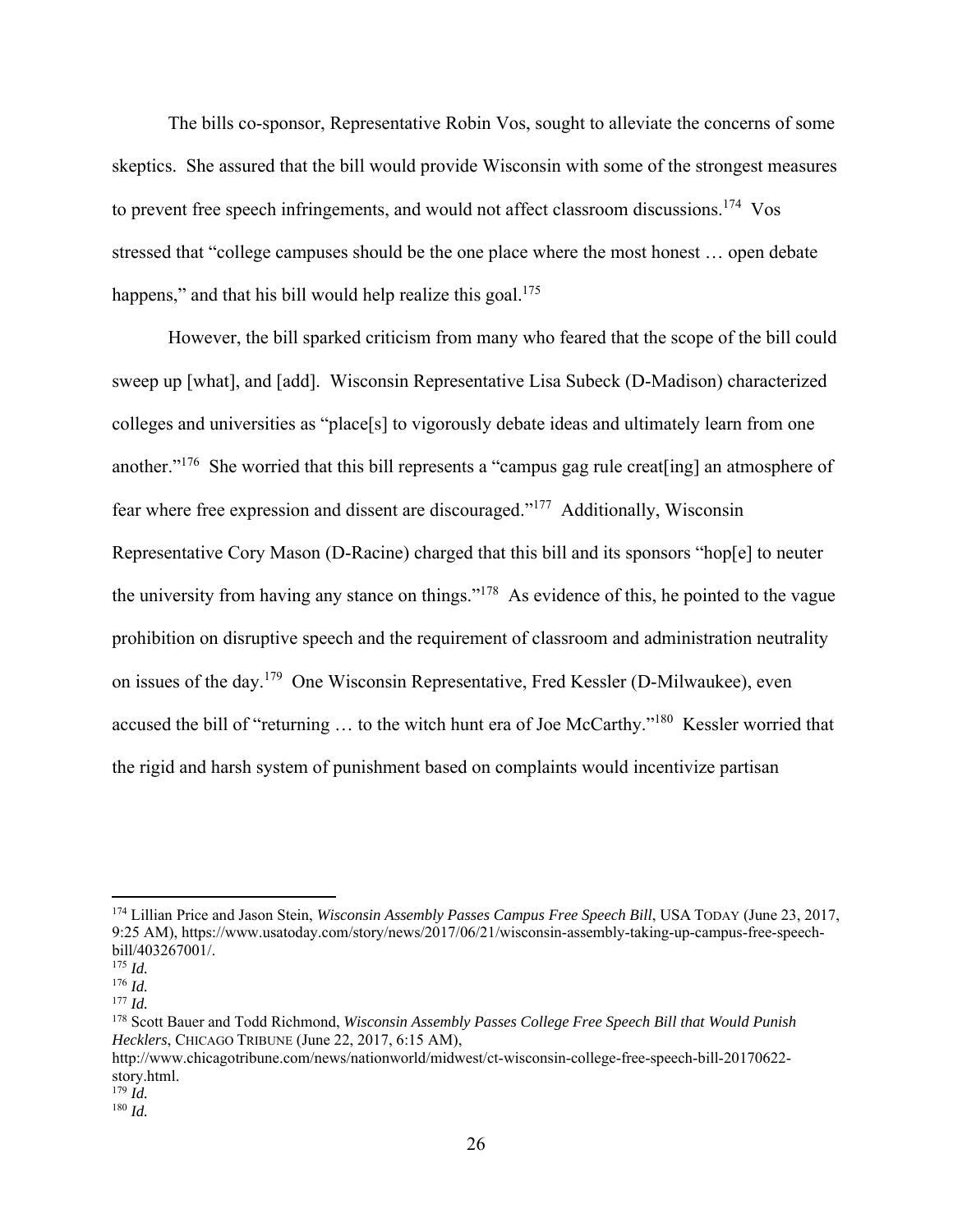operatives to attend speeches and file complaints against students with the intention of getting them thrown out of school.<sup>181</sup>

The vast majority of criticism came from Democratic representatives. However, some Republican members also expressed reservations about the vague scope of the bill. Representative Bob Gannon (R-West Bend) expressed concerns that the bill could be used to silence conservative students.<sup>182</sup> He feared the bill may "intimidate students into silence – conservative students into silence."183 Representative Gannon worried, for example, about the effects on conservative students who might want to protest abortion, gun control, or other government policies.184

#### **III. The Danger of the Wisconsin Campus Free Speech Act**

The main criticisms of the Wisconsin Campus Free Speech Act focus on its potentials to (1) chill students' free speech; (2) create McCarthyism-style witch hunts; and (3) infringe upon some of the independence afforded to professors in the classroom and administrators running the schools. These concerns are valid. Indeed, they would result in a bill at odds with precedent concerning the relationship between university and college campuses, students, and the government.

#### **A. The Act Infringes Upon the Idea of Academic Freedom**

 The requirement in section four that each college or university "shall strive to remain neutral, as an institution, on the public policy controversies of the day" should concern

<sup>181</sup> *Id.*

<sup>182</sup> Price and Stein, *supra* note 174.

<sup>183</sup> *Id.* <sup>184</sup> *Id.*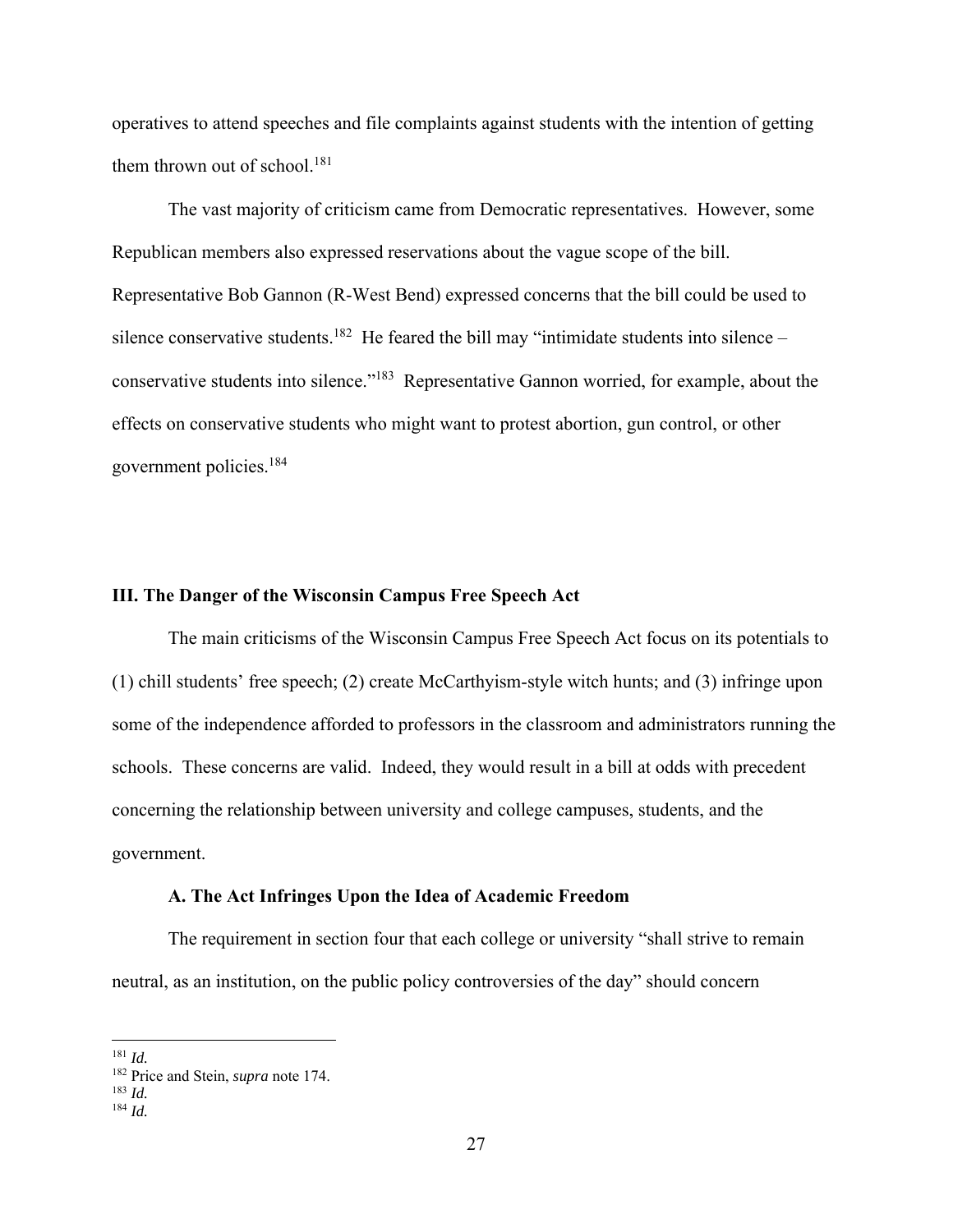professors. It is at odds with educational institution's traditional relationship with government that allows for a large degree of independence in the classroom.<sup>185</sup> Indeed, mandating neutrality in a vague manner such as this effectively places the "straight jacket upon intellectual leaders in our colleges and universities" that the Court warned against as a threat to academic freedom in *Sweezy*. 186 Chief Justice Warren clearly expressed his belief in *Sweezy* that professorial independence is vital to the working of higher education.<sup>187</sup> Justice Frankfurter in his concurrence went a step further, and denounced any attempts by the government to interfere in this classroom autonomy.188

Furthermore, the Supreme Court stressed in *Widmar v. Vincent* that its decision would not undermine the right of universities, "to determine for [themselves] on academic grounds who may teach, what may be taught, how it shall be taught, and who may be admitted to study."<sup>189</sup> Considering the strong deference afforded universities and professors in deciding what to teach and how to teach it, provisions like section four's neutrality requirement are unjustified and unprecedented. Indeed, they inhibit professors from fully teaching their fields of expertise and challenging students to think outside ideas they're comfortable with if they have any relation to current events and debates.

For example, during debate on the bill, one representative sought to explore the possible scope of the bill. The representative asked whether a professor would be allowed to challenge a student under the bill if, hypothetically, "the student in a geology class argued the Biblical theory

<sup>185</sup> Wis. Assemb. 299 at 5.

<sup>186</sup> *Sweezy*, 354 U.S. at 250 ("To impose any strait jacket upon the intellectual leaders in our colleges and universities would imperil the future of our Nation."). <sup>187</sup> *Id.*

<sup>&</sup>lt;sup>188</sup> *Id.* at 262 (Frankfurter, J., concurring) (discussing the importance of "the exclusion of governmental intervention in the intellectual life of a university").

<sup>189</sup> *Widmar*, 454 U.S. at 276.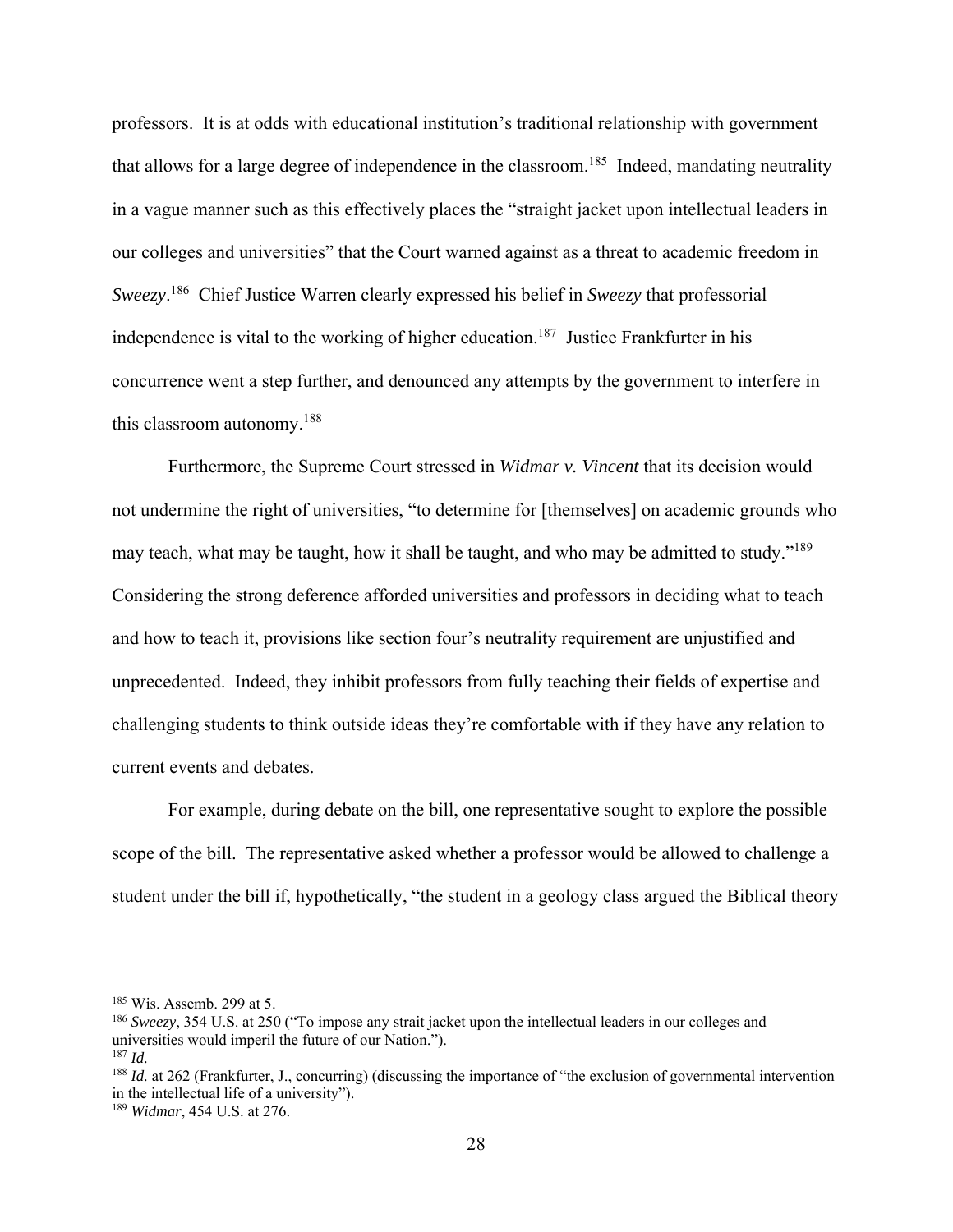that the Earth is only 6,000 years old."190 In response, Representative Kramer asserted that "students who felt intimidated from expressing their opinions in class could bring their complaints to the Council on Free Expression," implying that the bill would extend to material covered in classrooms.191 This assertion followed Representative Kramer's declaration that Earth was, in fact,  $6,000$  years old.<sup>192</sup> Therefore, not only would the bill infringe on the traditional autonomy of professors in their classrooms, but it could also force professors to remain quiet when students express beliefs that are not held by professionals in those fields. All for the sake of enforcing aggressive neutrality.

This rigidity would be devastatingly counterproductive for institutions regarded in the past as "the marketplace of ideas."193 As Dave Vanness, associate professor at the University of Wisconsin, pondered during the bill's hearing, "how are we to be taken seriously as an institution of higher learning and research if our professors can be called before a 'Council on Free Expression' to defend their teaching of geology?"<sup>194</sup> It is true that students at universities are entitled to their own beliefs regarding issues of today. However, such beliefs should ideally be formed from critical reasoning, and professors should be afforded the opportunity to counter incorrect beliefs pertaining to their field of expertise. Because section four's neutrality requirement is unnecessarily rigid and infringes upon academic freedom it should be removed.

# **B. The Act Could Result in a Chilling Effect on Campus Free Speech**

<sup>190</sup> Pat Schneider, *Gagging the UW: Critics Worry Campus Speech Bill is Another Attack on Academic Freedom*, THE CAPITAL TIMES (June 7, 2017), http://host.madison.com/ct/news/local/education/university/gagging-the-uwcritics-worry-campus-speech-bill-is-another/article\_cc7e994b-e6f2-5d16-8ff2-11513bc03033.html. <sup>191</sup> *Id.*

<sup>192</sup> *Id.*

<sup>193</sup> *Tinker*, 393 U.S. at 512.

<sup>194</sup> Schneider, *supra* note 190.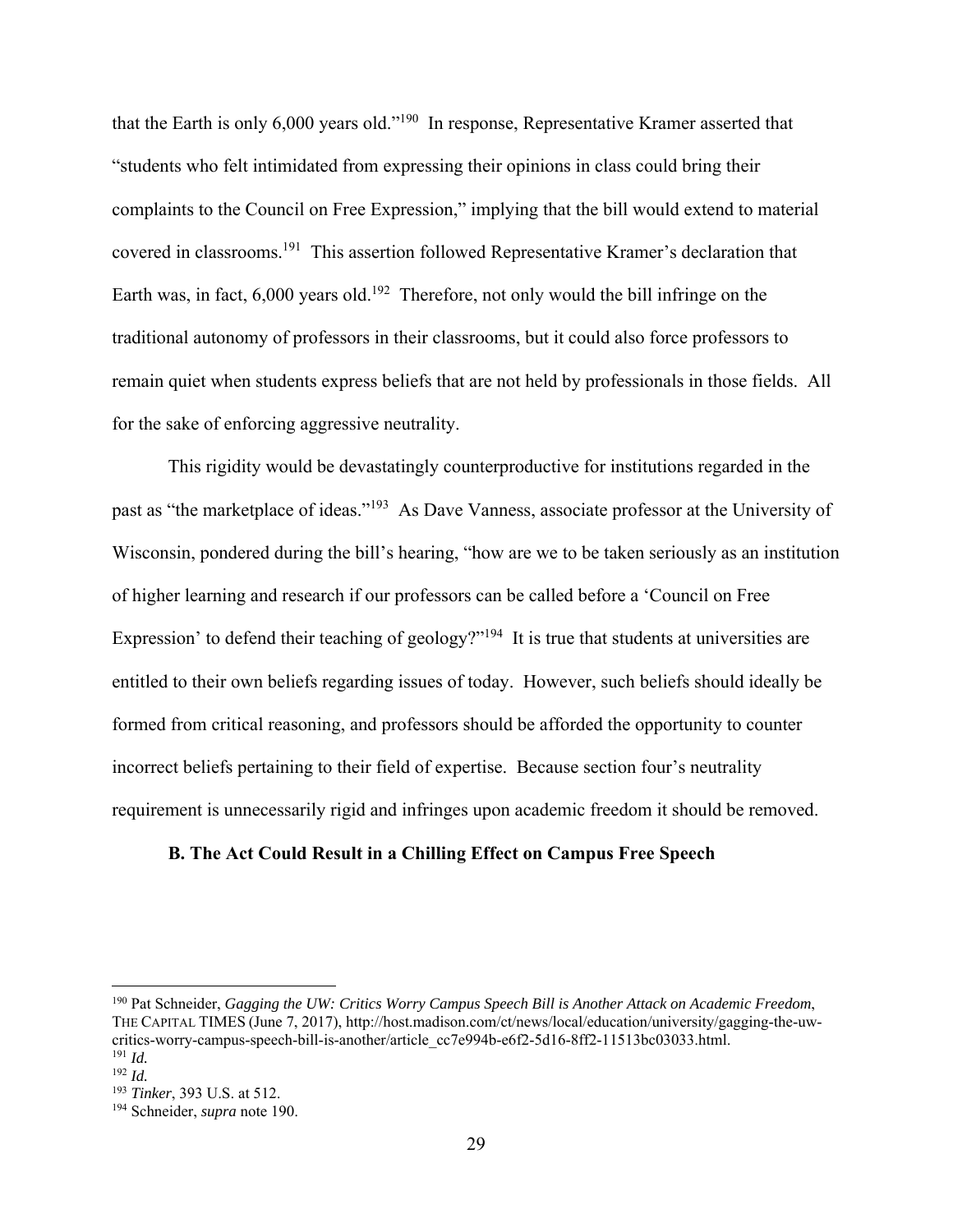In addition to the neutrality provision, section four of the Act discusses disciplinary action.<sup>195</sup> The section requires disciplinary action be taken against anyone "who engages in violent, abusive, indecent, profane, boisterous, obscene, unreasonably loud, or other disorderly conduct that interferes with the free expression of others."196

While this may seem like a comprehensive accounting of the type of punishable disruption, each term is vague and undefined elsewhere in the bill. The bill foregoes specificity in favor of deferring to fact-specific findings by the Council on Free Expression.<sup>197</sup> This approach, however, is problematic. It could result in opportunistic witch hunts, and the silencing of otherwise legitimate speech out of fear. Some proponents of the bill counter that free speech would be bolstered because students afraid of being shouted down for their views will feel more comfortable speaking. For example, the Goldwater Institute, a libertarian think tank, supports the bill because "it's so important for universities to be bastions of free speech because the university is a place where you can think the unthinkable," and "if we put artificial guard rails on that discussion, we're all the poorer for it."198 However, this quote could just as easily be used as a caution against government oversight of campus speech.

Wisconsin's bill sets out to promote free speech. However, by vaguely threatening punishment based on undefined conduct, it is counterproductive. It places "artificial guard rails" on campus discussions, and threatens to prevent counter-protestors from exercising their rights to free speech."199 As stated by Representative Dianne Hesselbein (D-Middleton), "the bill puts [the University of Wisconsin] regents in the position of determining things like 'how loud is too

<sup>195</sup> Wis. Assemb. 299 at 6.

<sup>196</sup> *Id.*

<sup>197</sup> *Id.* at 7.

<sup>198</sup> Katie Reilly, *Republicans Want to Punish Students Who Shut Down Controversial Speakers on Campus*, TIME (May 1, 2017), http://time.com/4759770/student-protests-republican-bill-expel/.  $199$  *Id.*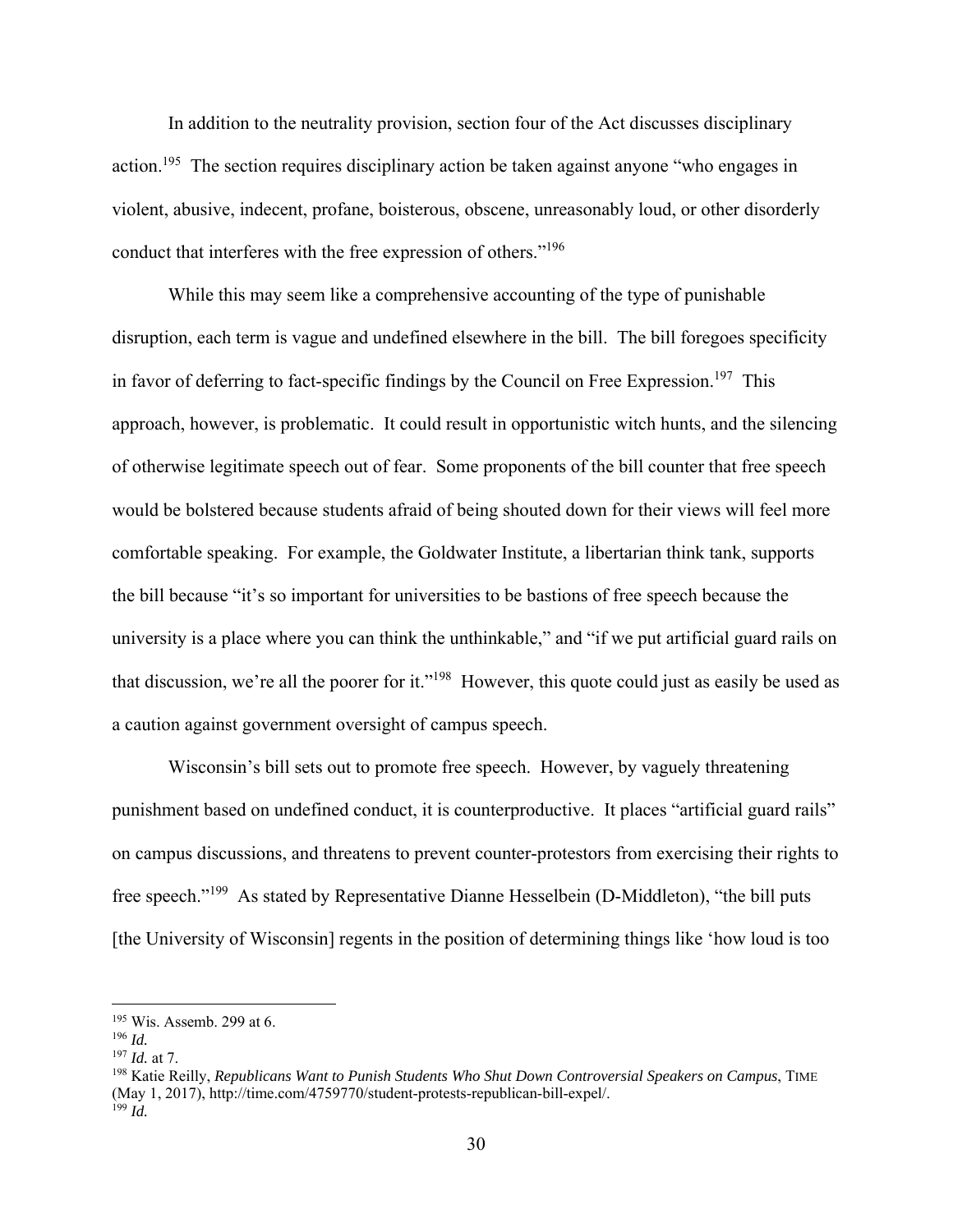loud' and could result in one student's free speech rights being protected at the expense of another's."<sup>200</sup> Similarly, while the ACLU generally supports efforts to bolster free speech, the organization has cautioned against the unintended consequences of [. The group argued that "restricting the speech of one group or individual jeopardizes everyone's rights because the same laws or regulations used to silence bigots [or in this case agitators] can be used to silence you."<sup>201</sup> Thus, while the bill's sponsors' intentions may be valid, the vagueness and strictness of the bill threaten to infringe upon valid expressions of free speech.

 From a precedential standpoint, the bill also runs counter to the trend toward more free speech rights and autonomy for university students. The Court in *Dixon* began the shift away from allowing universities to act *in loco parentis* towards their students. As this shift continues, the government should not assume that role.202 Indeed, the *Dixon* Court held that the governmental power to expel students is not unlimited and cannot be arbitrarily exercised.<sup>203</sup> As such, it is reasonable to extend this holding to a vague law threatening expulsion for undefined actions.

Looking back at *Tinker*, the idea that "[t]he classroom is peculiarly the marketplace of ideas" and requires "leaders trained through wide exposure to that robust exchange of ideas … [rather] than through any kind of authoritative selection," is especially relevant.<sup>204</sup> Regardless of what virtues the sponsors espouse, this bill represents a "kind of authoritative selection" of what exchanges of ideas will be acceptable on campuses.<sup>205</sup> Furthermore, even if some authoritative body should have the power to regulate disruptive speech, that body should not be an outside

<sup>200</sup> Opoien, *supra* note 171.

<sup>201</sup> *Speech on Campus*, ACLU (2017), https://www.aclu.org/other/speech-campus.

<sup>202</sup> *Dixon*, 294 F.2d at 14.

<sup>203</sup> *Id.*

<sup>204</sup> *Tinker*, 393 U.S. at 512.

<sup>205</sup> *Id.*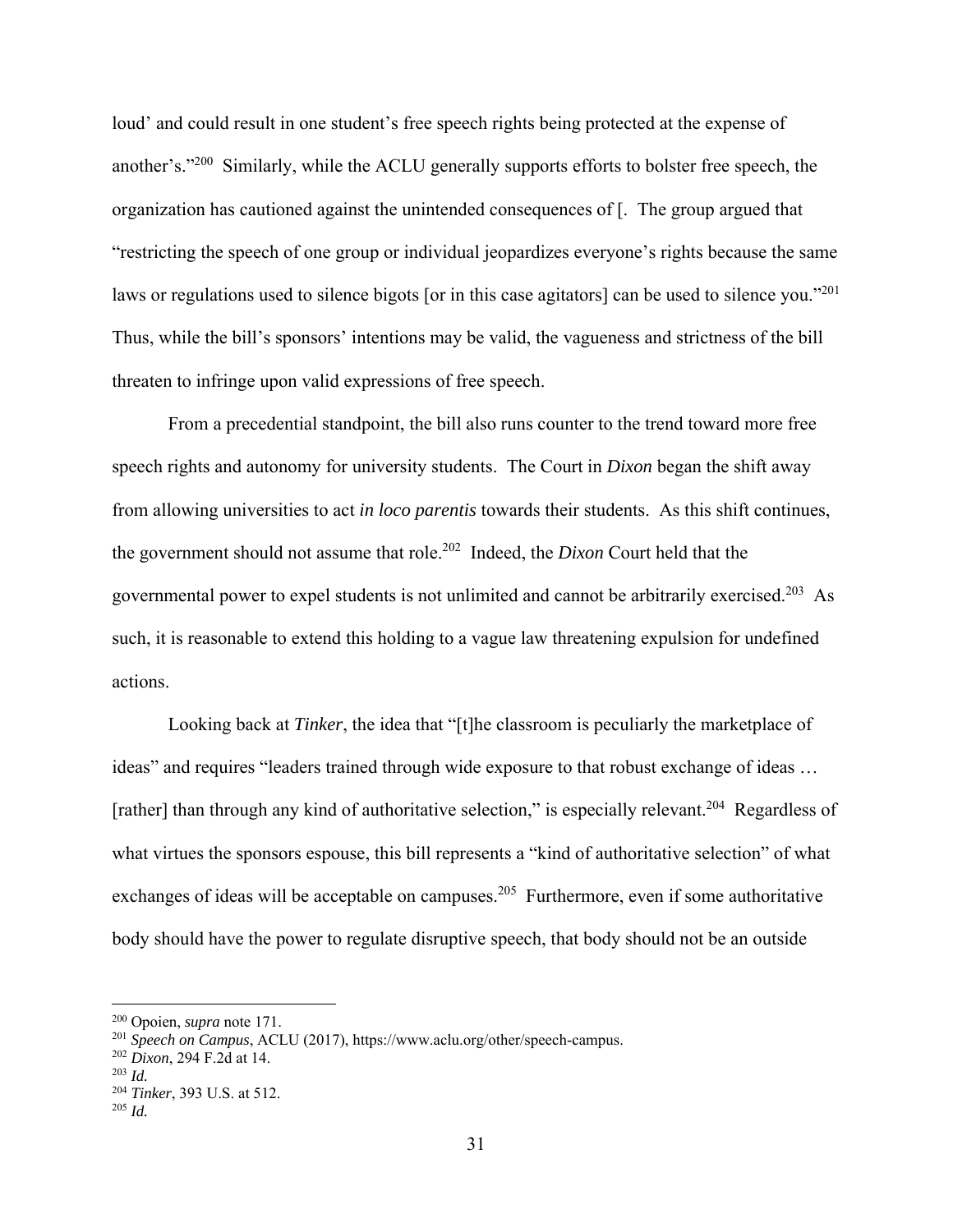force. Rather, precedent suggests that the most capable body would be the campus administration itself.

For example, in *Southworth*, Justice Souter's concurrence espoused the belief that "protecting a university's discretion to shape its educational mission" represented an important First Amendment consideration.206 *Martinez* went further, advocating for a deferential approach where the Court's judgment would not substitute for the "on-the-ground expertise and experience of school administrators."207 Rather, the Court elected to defer to the university and its determinations about the most efficient way to encourage "tolerance, cooperation, and learning amount students."<sup>208</sup> The Court made this decision despite having some possible misgivings regarding the wisdom of the policy.209

The United States Supreme Court decided university administrations were more qualified to determine First Amendment issues on campus. In doing so, they stressed the importance of the insider perspective. While state assemblies may be closer to the universities in their states than the Supreme Court, they still represent an outsider perspective. While it is important to safeguard every student's First Amendment right to free speech, university officials with an acute understanding of their campuses should craft the policies.

 Overall, if campuses are to continue operating as the "marketplace for ideas," then state legislatures must allow those ideas to continue flowing freely, without intimidation or interference.<sup>210</sup> Circumstances may arise where some students' free speech rights are being negatively affected. In these cases, these legislators should defer to the "on-the-ground expertise

<sup>206</sup> *Southworth*, 529 U.S. at 239.

<sup>207</sup> *Martinez*, 561 U.S. at 661.

<sup>208</sup> *Id.* at 689.

<sup>209</sup> *Id.*

<sup>210</sup> *Tinker*, 393 U.S. at 512.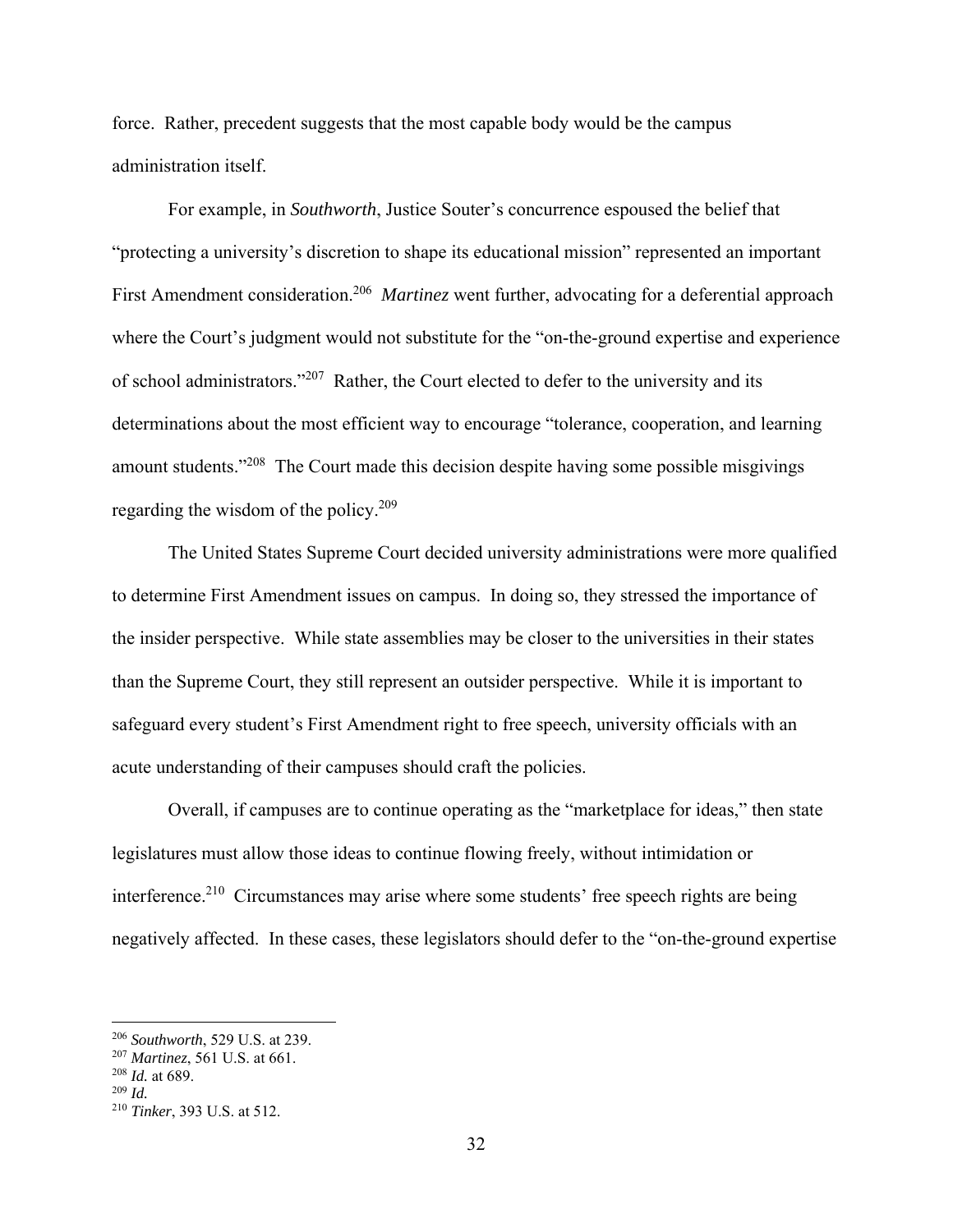and experience of school administrators" to deal with the problem as they see fit, consistent with higher constitutional principles. $^{211}$ 

#### **IV. Conclusion**

 There is a real problem in this country with suppression of opposing viewpoints on college campuses. While the beliefs and arguments of provocateurs like Milo Yiannopoulos may be crude and controversial, the students who invite such commentators to public campuses still have a right to hear these viewpoints. As the ACLU succinctly says, "speech that deeply offends our morality or is hostile to our way of life warrants the same constitutional protection as other speech because the right of free speech is indivisible."<sup>212</sup> To address this problem, campuses should work towards crafting and promoting policies based on the idea that the answer to controversial speech is more speech. Universities can find ways to bring more speakers to campus to counter and challenge controversial viewpoints. The real answer to controversial speech should be more speech to defend against it.

 Recently, Gettysburg College demonstrated the potential for such policies to accommodate both controversial speech and those opposed to it without having campuses descend into violence or censorship. On May 3, 2017, the Gettysburg chapter of the Young Americans for Freedom invited Robert Spencer to speak on campus.<sup>213</sup> Spencer, an author and blogger, co-founded the American Freedom Defense Initiative, which organized the "Defeat Jihad" poster campaign.<sup>214</sup> Spencer has drawn criticism and accusations of Islamophobia, and

<sup>&</sup>lt;sup>211</sup> *Martinez*, 561 U.S. at 661.<br><sup>212</sup> *Speech on Campus*, ACLU (2017), https://www.aclu.org/other/speech-campus.

<sup>213</sup> Benjamin Pontz, *Robert Spencer's speech at Gettysburg College engages students in civil discouse*, THE GETTYSBURGIAN (May 3, 2017), https://gettysburgian.com/2017/05/robert-spencers-speech-at-gettysburg-collegeengages-students-in-civil-discourse/.

<sup>214</sup> Joshua Wagner, *Todd Green accuses Robert Spencer of "professional Islamophobia" in speech to campus community*, THE GETTYSBURGIAN (May 1, 2017), https://gettysburgian.com/2017/05/todd-green-accuses-robertspencer-of-professional-islamophobia-in-speech-to-campus-community/.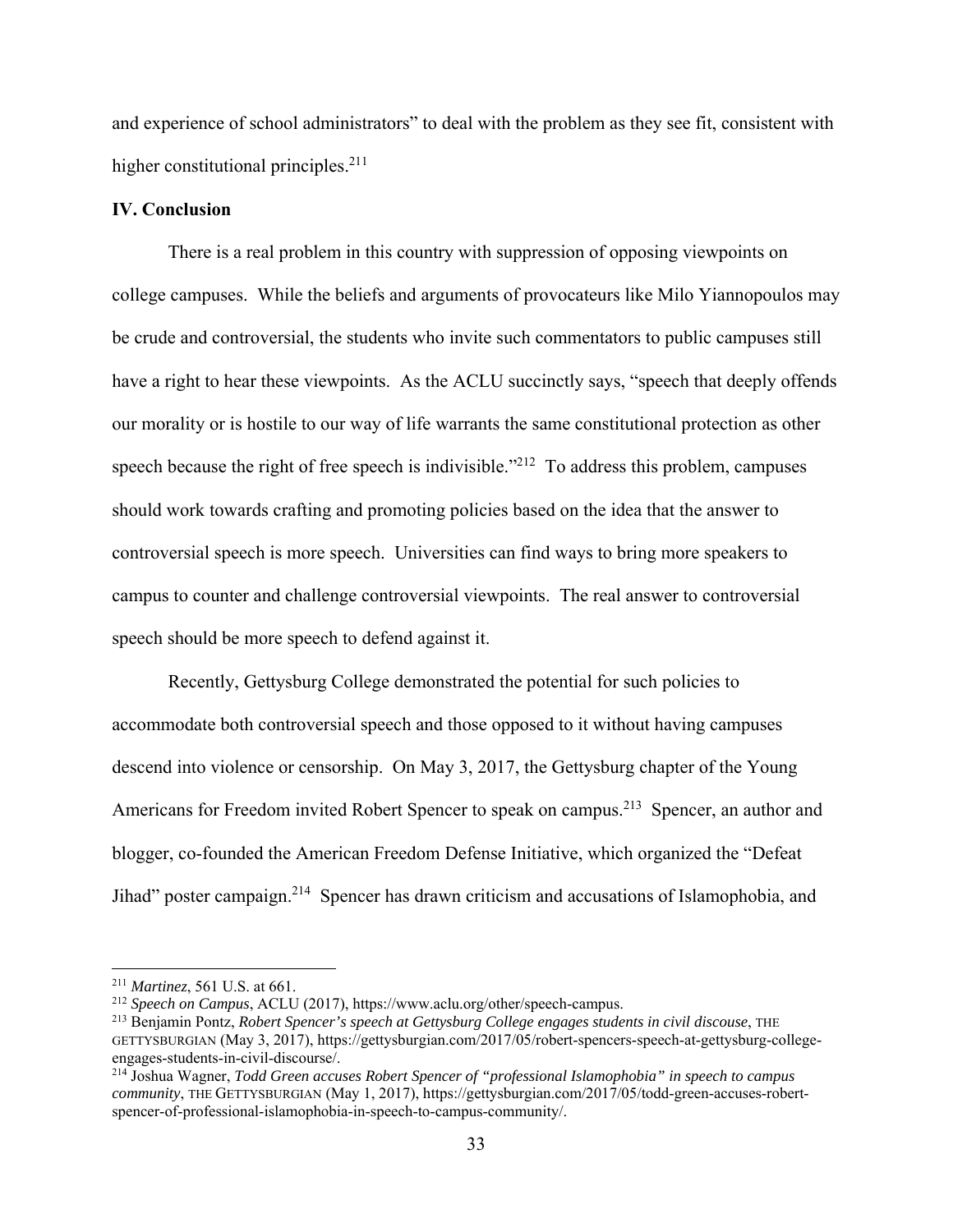the week before visiting Gettysburg College he was shouted down by students at the University of Buffalo.<sup>215</sup> Understandably, the days leading up to his Gettysburg visit were tense, and some called upon President Janet Morgan Riggs to disinvite Spencer. Instead, the college invited another speaker the week before Spencer's visit.<sup>216</sup> Dr. Todd Green, Associate Professor of Religion at Luther College, spoke about professional Islamophobia, and proceeded to debunk several common themes espoused by professional Islamophobes.<sup>217</sup> Dr. Green concluded by suggesting three ideas to avoid Islamophobia.<sup>218</sup> As part of a question and answer period, a student asked President Riggs, who was in attendance, about the decision not to disinvite Spencer.<sup>219</sup> President Riggs responded that

I do want to remind you that this is part of the deal this week. It's not to have one speaker here, but to have someone here that I hope will provide all of you with the toolbox to respond to what's coming next. That was the point of having this lecture tonight. I am not interested in cultivating a community of fear … That is a way to come together. It's not protesting the speaker, but it's demonstrating solidarity with the Muslim members of this community … I think that's what we can do to counter the fear that a speaker like this can bring to this community.<sup>220</sup>

Additionally, the college planned a Muslim Solidarity Rally to take place simultaneously to Spencer's event as a constructive channel for protestors to express their opposition to Spencer and support for Muslim members of their community.<sup>221</sup>

 The decisions to invite Dr. Green to offer a preemptive rebuttal of Spencer's views, and organize a protest event students could participate in paid off. Spencer's appearance came and went without disruption, violence, or censorship.<sup>222</sup> Rather, those that chose to attend seemed

<sup>215</sup> Pontz, *supra* note 213.

<sup>216</sup> Wagner, *supra* note 214.

<sup>217</sup> *Id.*

<sup>218</sup> *Id.*

<sup>219</sup> *Id.* <sup>220</sup> *Id.*

<sup>221</sup> Pontz, *supra* note 213. 222 *Id.*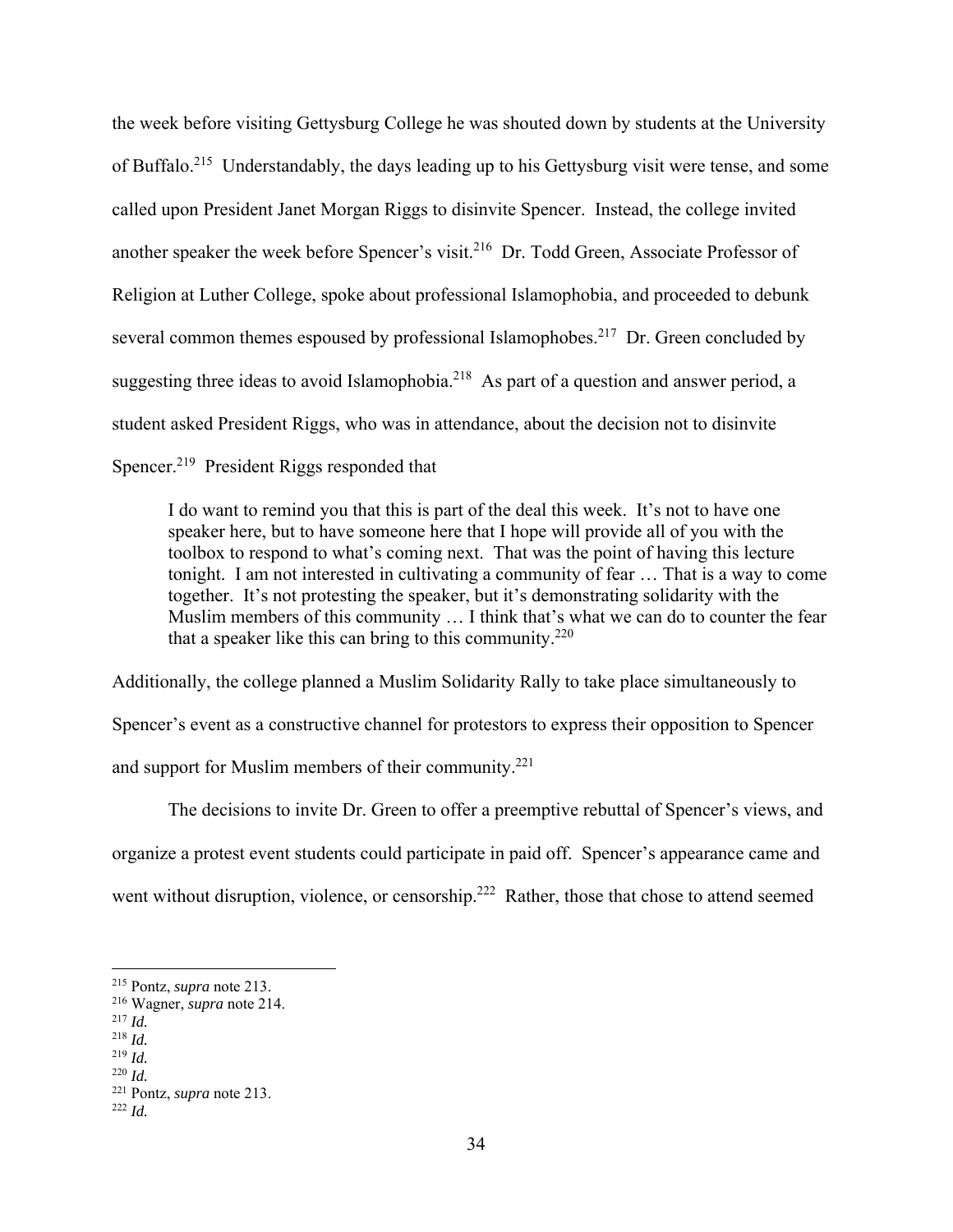willing to allow him to speak, even if they still did not agree with him. "I'm interested in hearing what he has to say," reported sophomore Luca Menicali beforehand, "Going in, I know what my viewpoints are, and I will critically analyze what he has to say."<sup>223</sup> Speaking for the organization that invited Spencer, YAF President Scott Moore declared, "[i]t surpassed expectations really. There were no violent disruptions, no protests. I think everything went as well as it could have."<sup>224</sup> Using this as a blueprint, other colleges and universities can learn from the example set forth by Gettysburg College. By providing speech that debunks controversial speech, administrations can lessen the animosity that professional provocateurs seek to stir on their lecture circuits. Additionally, by organizing university-sanctioned means to express protest, administrations can lessen the chance for the type of sporadic violence seen at Berkeley. Done right, policies like these can successfully walk the line between allowing controversial speech and showing support and solidarity for students feeling attacked.

However, the answer is not the Wisconsin Campus Free Speech Act. Between its academic neutrality requirement, rigid disciplinary system, and vague descriptions of what constitutes prohibited, disruptive speech, the Act will only foster an atmosphere of fear and paranoia. It could result in using the disciplinary board as a means to silence the other side. Furthermore, the Act runs counter to the long judicial trend of affording administrations and students more autonomy with First Amendment free speech. To allow such an Act to exist suggests that the Wisconsin Assembly is better suited than university administrators to decide matters of constitutional speech. Going forward, the best course may be to stress and promote